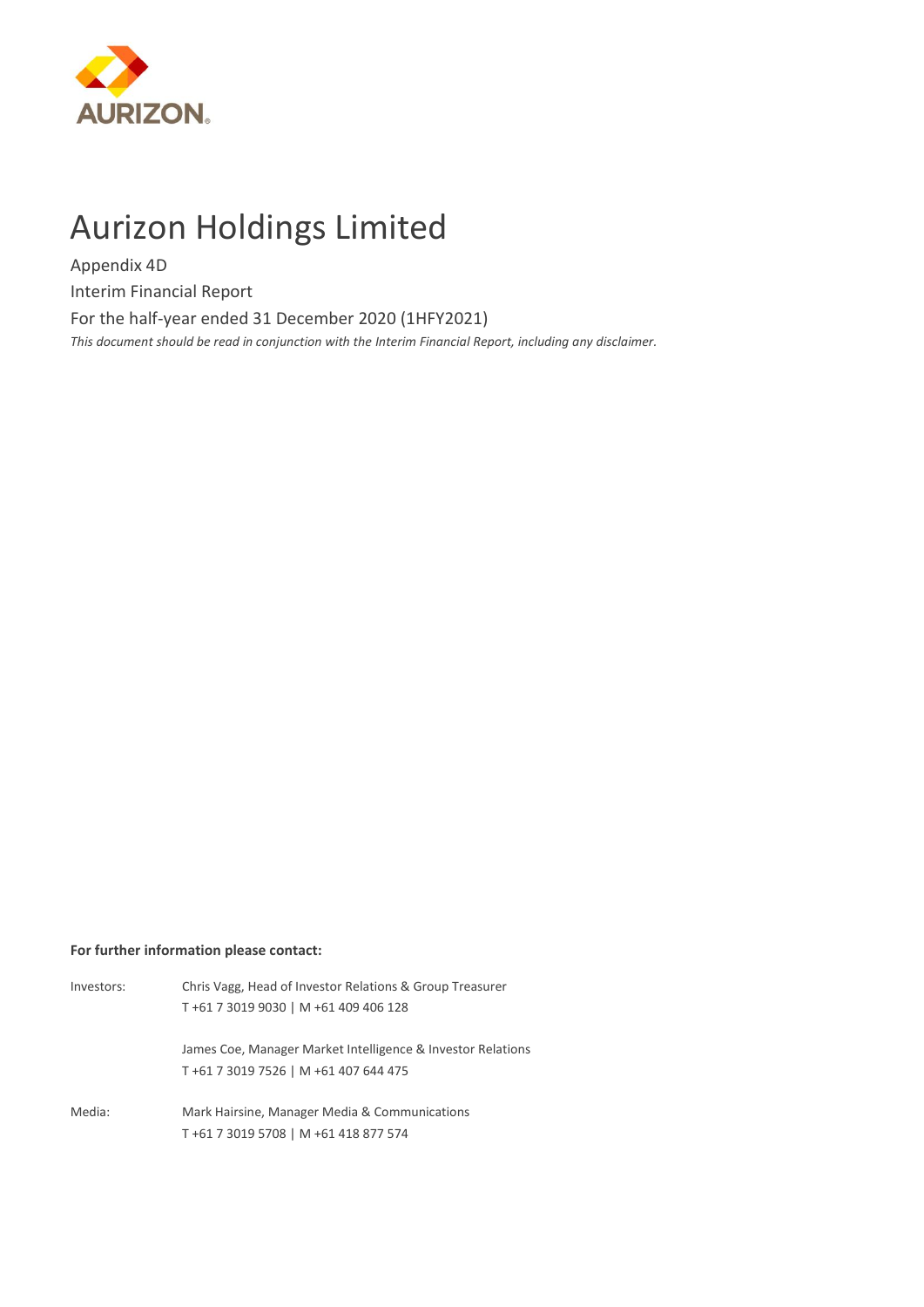# **Table of Contents**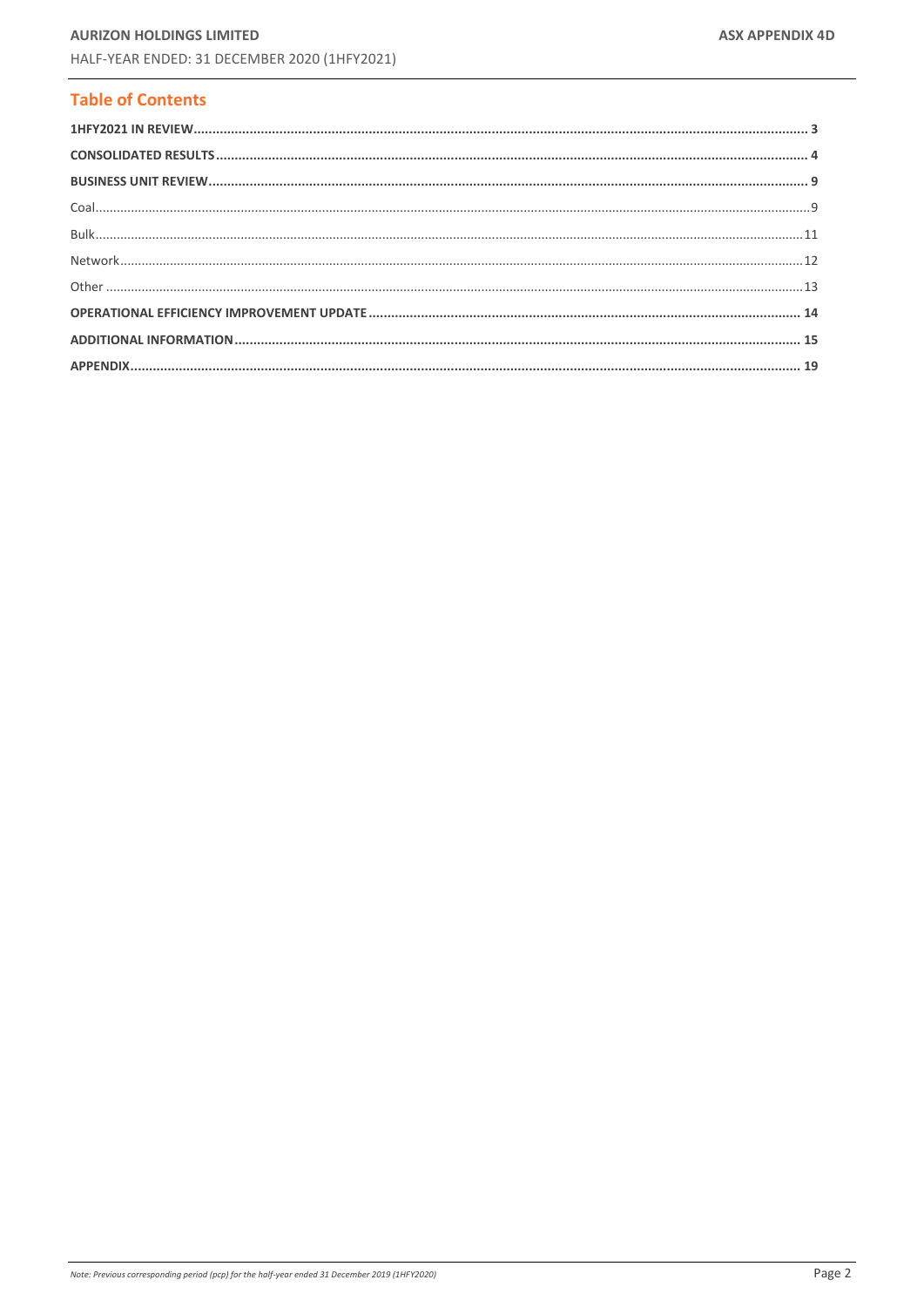# <span id="page-2-0"></span>**1HFY2021 IN REVIEW**

Result Highlights (Underlying and statutory continuing operations)

| (5m)                                                   | 1HFY2021                 | 1HFY2020 | <b>Variance</b>          | <b>2HFY2020</b> |
|--------------------------------------------------------|--------------------------|----------|--------------------------|-----------------|
| Total revenue                                          | 1,498.4                  | 1,528.8  | (2%)                     | 1,535.8         |
| <b>EBITDA</b>                                          | 738.3                    | 731.2    | 1%                       | 736.4           |
| <b>EBIT</b>                                            | 454.2                    | 455.6    | $\sim$                   | 453.4           |
| Significant Items                                      | $\overline{\phantom{a}}$ | 105.4    | $\overline{\phantom{a}}$ |                 |
| <b>EBIT Statutory</b>                                  | 454.2                    | 561.0    | (19%)                    | 453.4           |
| <b>NPAT</b>                                            | 267.0                    | 268.9    | (1%)                     | 262.5           |
| <b>NPAT Statutory</b>                                  | 267.0                    | 342.7    | (22%)                    | 262.4           |
| Free cash flow (FCF)                                   | 288.1                    | 464.8    | (38%)                    | 249.9           |
| Interim dividend (cps)                                 | 14.4                     | 13.7     | 5%                       | 13.7            |
| Earnings per share (cps)                               | 14.1                     | 13.6     | 4%                       | 13.6            |
| Return on invested capital (ROIC)                      | 10.8%                    | 10.5%    | $0.3$ ppt                | 10.9%           |
| <b>EBITDA</b> margin                                   | 49.3%                    | 47.8%    | 1.5ppt                   | 47.9%           |
| Operating ratio (OR)                                   | 69.7%                    | 70.2%    | $0.5$ ppt                | 70.5%           |
| Above Rail Tonnes (m)                                  | 128.1                    | 129.9    | (1%)                     | 132.1           |
| Above Rail opex / NTK (excluding access) (\$/'000 NTK) | 20.7                     | 20.8     | $\overline{\phantom{a}}$ | 21.0            |
| Gearing (net debt / (net debt + equity))               | 47.8%                    | 42.0%    | $(5.8$ ppt $)$           | 45.1%           |

#### **Performance Overview**

- › EBIT flat at \$454.2m with:
	- − Bulk up \$16.8m (38%) with new volume growth and ongoing operational efficiencies
	- − Network up \$9.1m (4%) with lower operating costs offsetting higher depreciation and slightly lower revenue
	- − Coal down \$34.9m (17%) primarily due to lower revenue from a 4% decline in volumes and lower revenue quality
	- − Other improved \$7.6m mainly due to lower redundancy costs
- › FCF declined 38% to \$288.1m due to the sale of the Rail Grinding business in the prior period which realised \$164.5m in net proceeds
- › Interim dividend 14.4cps, 70% franked, representing a payout ratio of 100% of underlying NPAT for the continuing operations, an increase of 5%
- › Commitment to returning surplus funds to shareholders with \$247.1m completed of \$300.0m on-market buy-back

# **Major items**

- › Bulk strong financial performance delivered through new contracts and ongoing operational efficiency improvements. Acquisition of ConPorts Pty Ltd (renamed Aurizon Port Services NSW Pty Ltd) in December 2020 providing shiploading services in Newcastle, a new market for Bulk
- › Network following successful Queensland Court of Appeal decision, commencement of billing for the Wiggins Island Rail Project (WIRP) fees, with \$54.7m recognised including \$48.9m of historical fees
- › Issued a 10-year \$500.0m AMTN in September 2020 for Aurizon Network with proceeds used to repay a maturing bond and added \$175.0m of bank debt capacity for Aurizon Operations. Available liquidity is \$1,033.2m as at 31 December 2020

#### **Outlook**

Underlying EBIT guidance for FY2021 for Group now \$870m to \$910m. Key assumptions:

› Coal – volumes revised to 200-210mt (from 210-220mt) based on current market conditions including challenging China trade environment

› Network:

- − Central Queensland Coal Network (CQCN) volumes will be lower than QCA approved forecast of 239mt based on 1HFY2021 runrate, resulting in revenue under recovery
- − Expected Take-or-Pay recoveries in FY2021 to reduce revenue cap in FY2023
- − Includes ~\$40m net retrospective WIRP fees (\$49m revenue less expected associated costs)
- › Redundancy costs included in guidance (reported in 'Other' segment)
- › No material disruptions to commodity supply chains (such as adverse weather and/or COVID-19)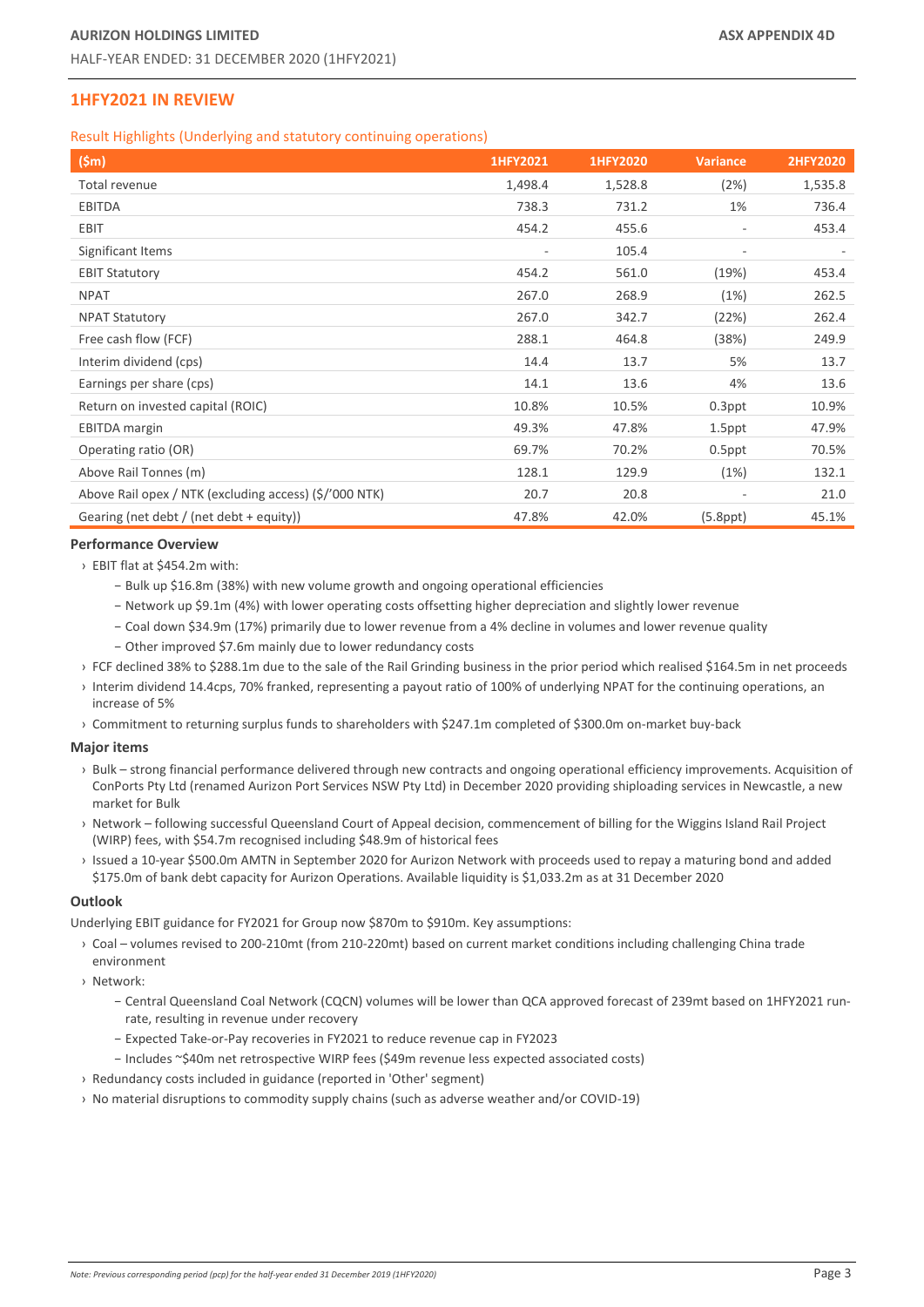# <span id="page-3-0"></span>**CONSOLIDATED RESULTS**

*Underlying continuing operations unless otherwise stated*

#### Financial Summary

<span id="page-3-1"></span>

| (Sm)                                                                     | 1HFY2021 | 1HFY2020 | <b>Variance</b> | <b>2HFY2020</b> |
|--------------------------------------------------------------------------|----------|----------|-----------------|-----------------|
| <b>Total revenue</b>                                                     | 1,498.4  | 1,528.8  | (2%)            | 1,535.8         |
| <b>Operating costs</b>                                                   |          |          |                 |                 |
| Employee benefits                                                        | (422.3)  | (409.8)  | (3%)            | (381.8)         |
| Energy and fuel                                                          | (91.8)   | (121.5)  | 24%             | (109.8)         |
| Track access                                                             | (46.0)   | (63.6)   | 28%             | (43.6)          |
| Consumables                                                              | (194.4)  | (189.7)  | (2%)            | (251.0)         |
| Other                                                                    | (5.6)    | (13.0)   | 57%             | (13.2)          |
| <b>EBITDA</b>                                                            | 738.3    | 731.2    | 1%              | 736.4           |
| <b>Statutory EBITDA</b>                                                  | 738.3    | 836.6    | (12%)           | 736.4           |
| Depreciation and amortisation                                            | (284.1)  | (275.6)  | (3%)            | (283.0)         |
| <b>EBIT</b>                                                              | 454.2    | 455.6    |                 | 453.4           |
| <b>Statutory EBIT</b>                                                    | 454.2    | 561.0    | (19%)           | 453.4           |
| Net finance costs                                                        | (73.3)   | (71.4)   | (3%)            | (77.1)          |
| Income tax expense                                                       | (113.9)  | (115.3)  | 1%              | (113.8)         |
| Statutory Income tax expense                                             | (113.9)  | (146.9)  | 22%             | (113.9)         |
| <b>NPAT</b>                                                              | 267.0    | 268.9    | (1%)            | 262.5           |
| <b>Statutory NPAT</b>                                                    | 267.0    | 342.7    | (22%)           | 262.4           |
| Profit after tax from discontinued operations Statutory                  | 5.2      | 7.1      | (27%)           | 3.7             |
| <b>NPAT (group) Statutory</b>                                            | 272.2    | 349.8    | (22%)           | 266.1           |
| Earnings per share <sup>1</sup>                                          | 14.1     | 13.6     | 4%              | 13.6            |
| Statutory                                                                | 14.1     | 17.3     | (18%)           | 13.7            |
| Earnings per share <sup>1</sup> (continuing and discontinued operations) | 14.4     | 13.9     | 4%              | 13.8            |
| Statutory                                                                | 14.4     | 17.7     | (19%)           | 13.8            |
| Return on invested capital (ROIC) <sup>2</sup>                           | 10.8%    | 10.5%    | $0.3$ ppt       | 10.9%           |
| <b>Operating Ratio</b>                                                   | 69.7%    | 70.2%    | $0.5$ ppt       | 70.5%           |
| Net cashflow from operating activities                                   | 700.4    | 626.5    | 12%             | 611.0           |
| Interim dividend per share (cps)                                         | 14.4     | 13.7     | 5%              | 13.7            |
| Gearing (net debt / (net debt + equity)) (group)                         | 47.8%    | 42.0%    | $(5.8$ ppt $)$  | 45.1%           |
| Net tangible assets per share (\$) (group)                               | 2.20     | 2.20     |                 | 2.18            |
| People (FTE)                                                             | 4,840    | 4,645    | (4%)            | 4,754           |
| Labour costs <sup>3</sup> / Revenue                                      | 28.0%    | 26.1%    | $(1.9$ ppt $)$  | 26.6%           |
| Above Rail Tonnes (m) <sup>4</sup>                                       | 128.1    | 129.9    | (1%)            | 132.1           |

<sup>&</sup>lt;sup>1</sup> Calculated on weighted average number of shares on issue – 1,892m 1HFY2021 and 1,977m 1HFY2020<br><sup>2</sup> ROIC is defined as underlying rolling twelve-month EBIT divided by the average invested capital is calculated as the al

*<sup>4</sup> Includes both Coal and Bulk*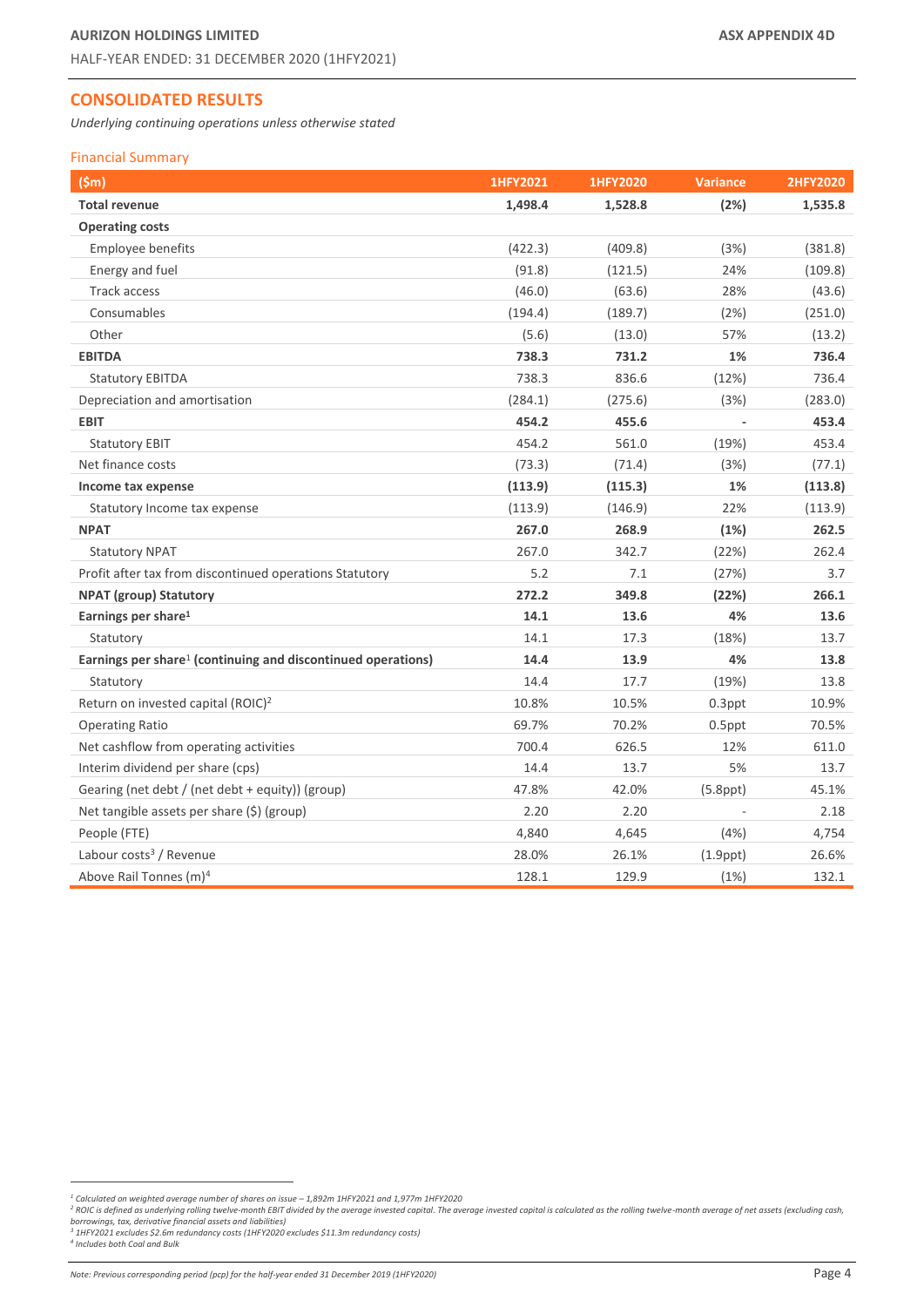#### EBIT by Segment

| (Sm)                                 | 1HFY2021 | 1HFY2020 | <b>Variance</b>          | <b>2HFY2020</b> |
|--------------------------------------|----------|----------|--------------------------|-----------------|
| Coal                                 | 170.9    | 205.8    | (17%)                    | 204.8           |
| <b>Bulk</b>                          | 60.5     | 43.7     | 38%                      | 46.2            |
| Network                              | 241.3    | 232.2    | 4%                       | 236.6           |
| Other                                | (18.5)   | (26.1)   | 29%                      | (34.2)          |
| <b>Group (Continuing operations)</b> | 454.2    | 455.6    | $\overline{\phantom{a}}$ | 453.4           |

# Group Performance Overview

EBIT was flat at \$454.2m with higher earnings in Bulk and Network being offset by a reduction in Coal. Bulk continued its EBIT growth from new volumes and revenue, while Network EBIT improved due to the commencement of WIRP fees more than offsetting weaker volumes, including \$48.9m relating to retrospective WIRP fees. The decline in Coal EBIT was due to a 4% reduction in volumes and lower revenue quality more than offsetting lower operating costs. Other EBIT loss reduced due to a reduction in redundancy costs compared to the prior year.

Group revenue decreased \$30.4m or 2% driven by lower volumes in Coal and Network and the impact of the sale of the Rail Grinding business in October 2019, partly offset by volume growth in Bulk.

Operating costs decreased \$37.5m or 5% principally due to lower external construction and electricity costs in Network and lower redundancy costs and the impact from the sale of Rail Grinding business in Other. Depreciation increased \$8.5m or 3% driven by higher volumes in Bulk and the acquisition of Aurizon Port Services in Townsville in March 2020.

ROIC improved 0.3ppts to 10.8% due to higher twelve-month rolling EBIT when compared to the previous twelve months, with invested capital increasing marginally.

#### Reconciliation to Statutory Earnings

Underlying earnings is a non-statutory measure and is the primary reporting measure used by management and the Group's chief operating decision making bodies for managing and assessing the financial performance of the business. Underlying earnings is derived by adjusting statutory earnings for significant items as noted in the following table:

| $(\mathsf{5m})$                                  | 1HFY2021 | 1HFY2020 | <b>2HFY2020</b> |
|--------------------------------------------------|----------|----------|-----------------|
| <b>Underlying EBIT (Continuing operations)</b>   | 454.2    | 455.6    | 453.4           |
| <b>Significant items (Continuing operations)</b> | ٠        | 105.4    |                 |
| Sale of Rail Grinding                            | ٠        | 105.4    |                 |
| <b>Statutory EBIT (Continuing operations)</b>    | 454.2    | 561.0    | 453.4           |
| Net finance costs                                | (73.3)   | (71.4)   | (77.1)          |
| <b>Statutory PBT (Continuing operations)</b>     | 380.9    | 489.6    | 376.3           |
| Income tax expense                               | (113.9)  | (146.9)  | (113.9)         |
| <b>Statutory NPAT (Continuing operations)</b>    | 267.0    | 342.7    | 262.4           |
| <b>EBIT</b> (Discontinued operations)            | 7.1      | 7.5      | 5.2             |
| Significant items (Discontinuing operations)     | ٠        | 2.5      |                 |
| Intermodal closure benefit                       |          | 2.5      |                 |
| Income tax expense (Discontinued operations)     | (1.9)    | (2.9)    | (1.5)           |
| <b>Statutory NPAT</b>                            | 272.2    | 349.8    | 266.1           |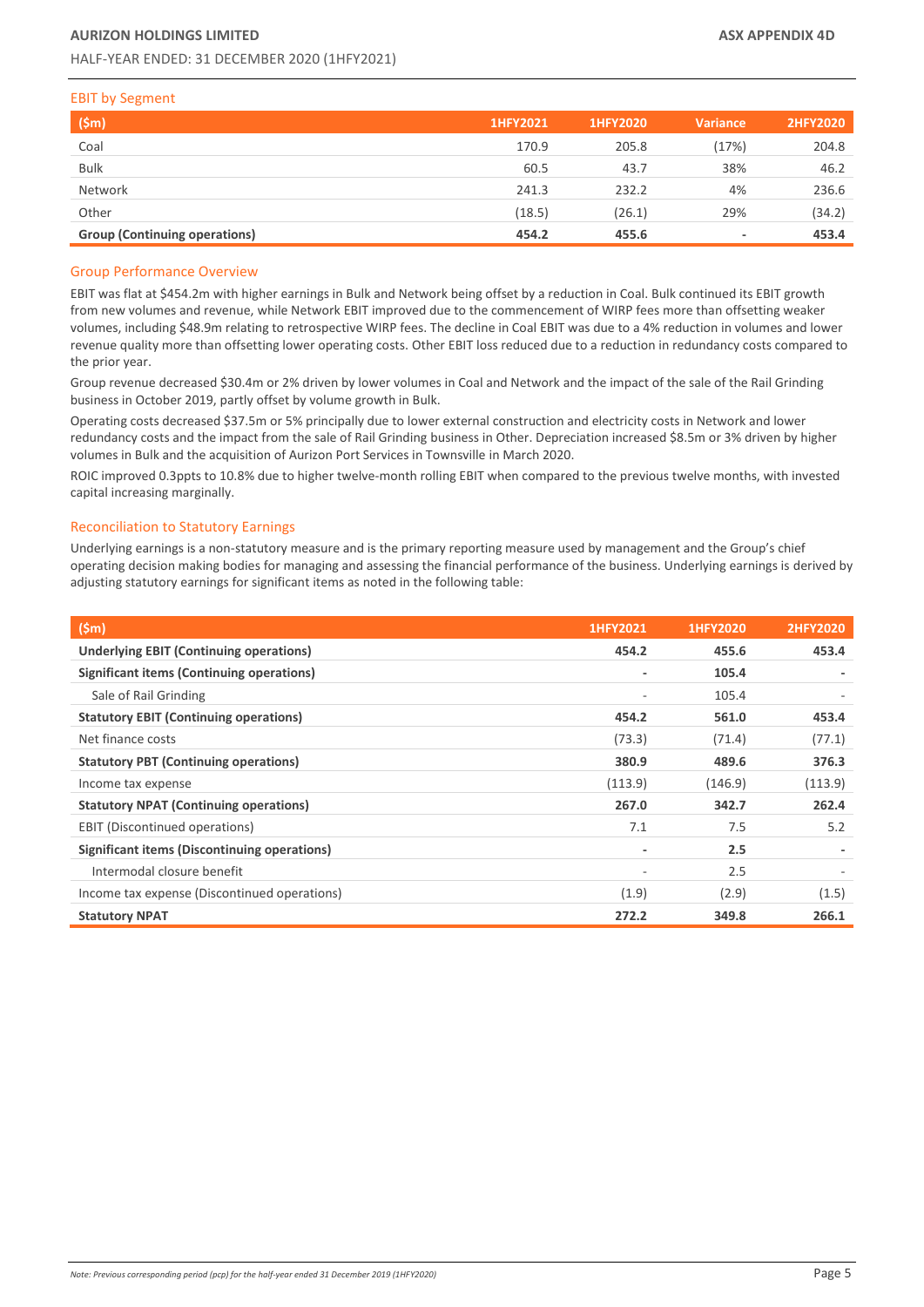# Balance Sheet Summary

| (Sm)                                         | 31 Dec. 2020 | 30 Jun. 2020 | 31 Dec. 2019 |
|----------------------------------------------|--------------|--------------|--------------|
| Assets classified as held for sale           | 67.2         | 65.1         | 74.7         |
| Other current assets                         | 518.8        | 650.2        | 607.8        |
| <b>Total current assets</b>                  | 586.0        | 715.3        | 682.5        |
| Property, plant and equipment (PP&E)         | 8,526.0      | 8,537.1      | 8,499.3      |
| Other non-current assets                     | 499.1        | 519.6        | 437.6        |
| <b>Total non-current assets</b>              | 9,025.1      | 9,056.7      | 8,936.9      |
| <b>Total Assets</b>                          | 9,611.1      | 9,772.0      | 9,619.4      |
| Liabilities classified as held for sale      | (0.8)        | (0.7)        | (0.7)        |
| Other current liabilities                    | (688.4)      | (814.1)      | (697.6)      |
| <b>Total borrowings</b>                      | (3,774.4)    | (3,607.2)    | (3,372.0)    |
| Other non-current liabilities                | (1,037.8)    | (992.3)      | (987.2)      |
| <b>Total Liabilities</b>                     | (5,501.4)    | (5, 414.3)   | (5,057.5)    |
| <b>Net Assets</b>                            | 4,109.7      | 4,357.7      | 4,561.9      |
| Gearing (net debt / (net debt + equity)) (%) | 47.8%        | 45.1%        | 42.0%        |

## Balance Sheet Movements

Total current assets decreased by \$129.3m largely due to:

- › Reduction in cash and cash equivalents of \$21.3m
- › Reduction in trade and other receivables of \$130.0m due to the timing of customer receipts and lower Take-or-Pay accrual

These reductions in current assets were partly offset by:

- › Increase in other assets of \$15.0m due to timing of prepayments
- › Increase in current inventory of \$5.1m to support overhaul programs

Total non-current assets decreased by \$31.6m largely due to a \$60.8m unfavourable valuation of derivative financial instruments partly offset by an increase in investments accounting for using the equity method of \$21.8m due to the investment in Ox Mountain Limited. Other current liabilities, excluding borrowings decreased by \$125.7m largely due to:

- › Reduction in trade and other payables of \$85.2m, including lower capital expenditure accruals
- › Reduction in current tax liabilities of \$38.8m
- › Reduction in derivative financial instruments of \$13.2m due to favourable interest rate movements

Total borrowings increased by \$167.2m due to the company's strategy to increase leverage in the above rail business in order to create a more efficient balance sheet structure.

Other non-current liabilities increased by \$45.5m largely due to a \$33.0m increase in net deferred tax liabilities.

Gearing (net debt/(debt + equity)) was 47.8% as at 31 December 2020, an increase of 2.7 percentage points with higher debt as noted above and lower equity from the ongoing share buy-back.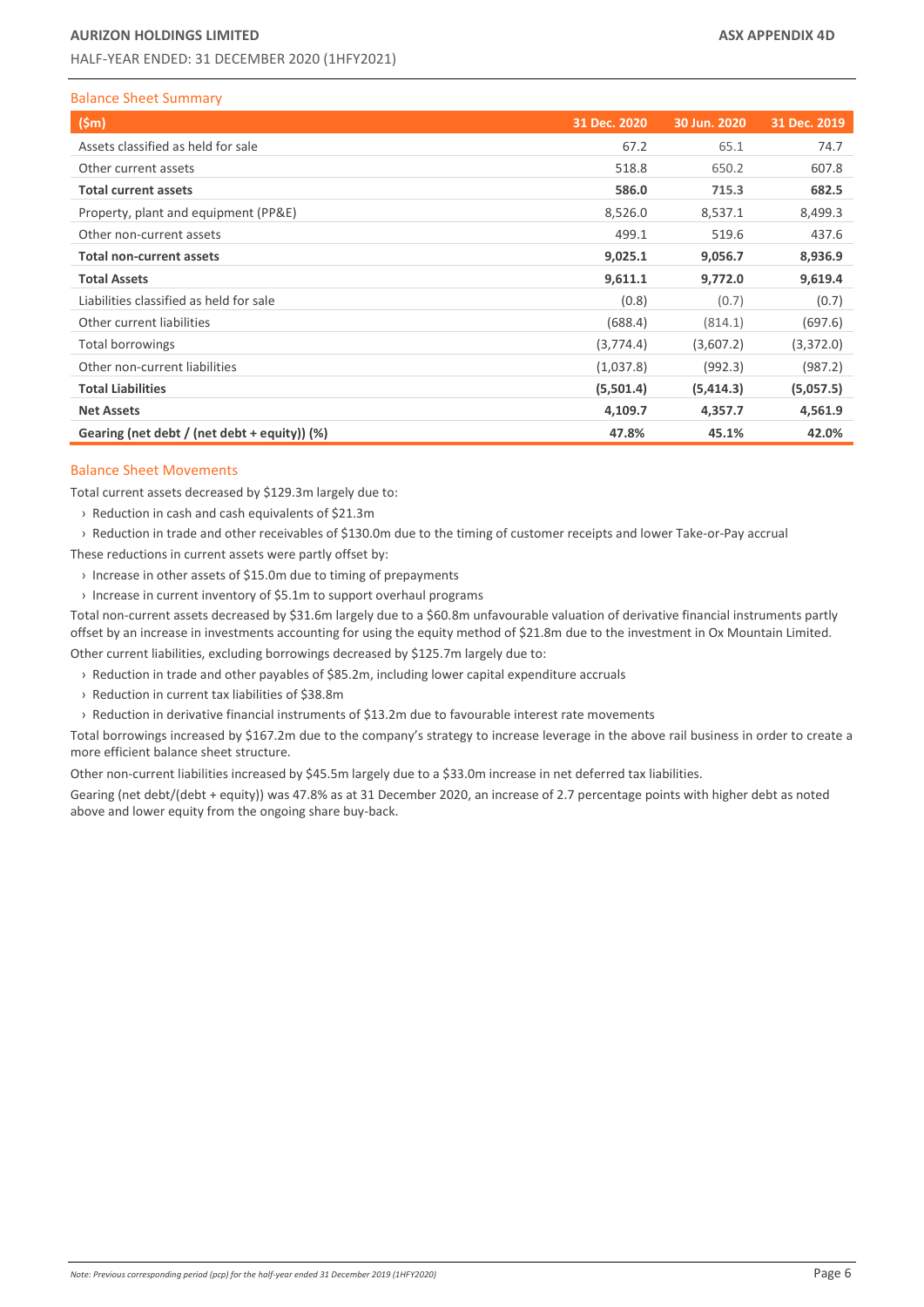# **AURIZON HOLDINGS LIMITED ASX APPENDIX 4D**

HALF-YEAR ENDED: 31 DECEMBER 2020 (1HFY2021)

|  | <b>Cash Flow Summary</b> |
|--|--------------------------|
|  |                          |

| (5m)                                                                         | 1HFY2021                 | 1HFY2020 | <b>2HFY2020</b> |
|------------------------------------------------------------------------------|--------------------------|----------|-----------------|
| Statutory EBITDA (Continuing operations)                                     | 738.3                    | 836.6    | 736.4           |
| Working capital and other movements                                          | 72.7                     | (16.5)   | (81.3)          |
| Sale of Rail Grinding                                                        |                          | (105.4)  |                 |
| Non-cash adjustments - asset impairments                                     | $\overline{\phantom{a}}$ |          | 5.7             |
| Cash flows from operations                                                   | 811.0                    | 714.7    | 660.8           |
| Interest received                                                            | 3.3                      | 1.6      | 1.2             |
| Income taxes paid                                                            | (117.0)                  | (92.6)   | (53.9)          |
| Principal elements of lease receipts                                         | 3.1                      | 2.8      | 2.9             |
| Net cash inflow from operating activities from Continuing operations         | 700.4                    | 626.5    | 611.0           |
| Net operating cash flows from Discontinued operations                        | 6.0                      | 6.0      | 3.9             |
| Net operating cash flows                                                     | 706.4                    | 632.5    | 614.9           |
| Cash flows from investing activities                                         |                          |          |                 |
| Payments for PP&E and intangibles, net of interest paid on qualifying assets | (277.2)                  | (256.5)  | (271.8)         |
| Payment for acquisition of subsidiary and investment in joint venture        | (63.3)                   |          | (24.5)          |
| Proceeds from sale of business                                               |                          | 164.5    |                 |
| Distributions from joint ventures and proceeds from sale of PP&E             | 9.8                      | 4.7      | 11.1            |
| Net cash (outflow) from investing activities from Continuing operations      | (330.7)                  | (87.3)   | (285.2)         |
| Net investing cash flows from Discontinued operations                        | (2.0)                    | 2.3      | (1.9)           |
| Net investing cash flows                                                     | (332.7)                  | (85.0)   | (287.1)         |
| Cash flows from financing activities                                         |                          |          |                 |
| Net proceeds from borrowings, net of transaction costs                       | 208.5                    | 36.7     | 174.5           |
| Payment for share buy-back, share based payments and transaction costs       | (251.6)                  | (216.3)  | (187.3)         |
| Interest paid                                                                | (81.6)                   | (74.4)   | (76.7)          |
| Dividends paid to Company shareholders                                       | (262.3)                  | (246.8)  | (267.0)         |
| Principle elements of lease payments                                         | (8.1)                    | (7.0)    | (7.6)           |
| Net cash (outflow) from financing activities from Continuing operations      | (395.1)                  | (507.8)  | (364.1)         |
| Net financing cash flows from Discontinued operations                        |                          |          |                 |
| Net financing cash flows                                                     | (395.1)                  | (507.8)  | (364.1)         |
| Net (decrease) / increase in cash from Continuing operations                 | (25.4)                   | 31.4     | (37.5)          |
| Net increase in cash from Discontinuing operations                           | 4.0                      | 8.3      | 2.0             |
| Free Cash Flow (FCF) <sup>5</sup> from Continuing operations                 | 288.1                    | 464.8    | 249.9           |
| Free Cash Flow (FCF) <sup>5</sup> from Discontinued operations               | 4.0                      | 8.3      | 2.0             |

#### <span id="page-6-0"></span>Cash Flow Movements

Net cash inflow from operating activities from continuing operations increased by \$73.9m (12%) to \$700.4m despite lower statutory EBITDA as the result of the sale of the Rail Grinding business in October 2019, more than offset by an increase in working capital movements of \$89.2m primarily due to lower trade and other receivables.

Net cash outflow from investing activities from continuing operations increased by \$243.4m (279%) to \$330.7m, largely due to \$164.5m proceeds from the sale of the Rail Grinding business in 1HFY2020, payments for the acquisition of ConPorts Pty Ltd (renamed Aurizon Port Services NSW Pty Ltd) and the investment in Ox Mountain Limited of \$63.3m in H1FY2021 and a \$20.7m increase in payments for capital expenditure.

Net cash outflow from financing activities from continuing operations reduced by \$112.7m (22%) to \$395.1m due to an increase in net proceeds from borrowings of \$171.8m, partly offset by higher dividend payments of \$15.5m and the on-market share buy-back of \$34.2m.

*Note: Previous corresponding period (pcp) for the half-year ended 31 December 2019 (1HFY2020)* Page 7 **Page 7** 

<sup>5</sup> FCF - Defined as net cash flow from operating activities less net cash outflow from investing activities less interest paid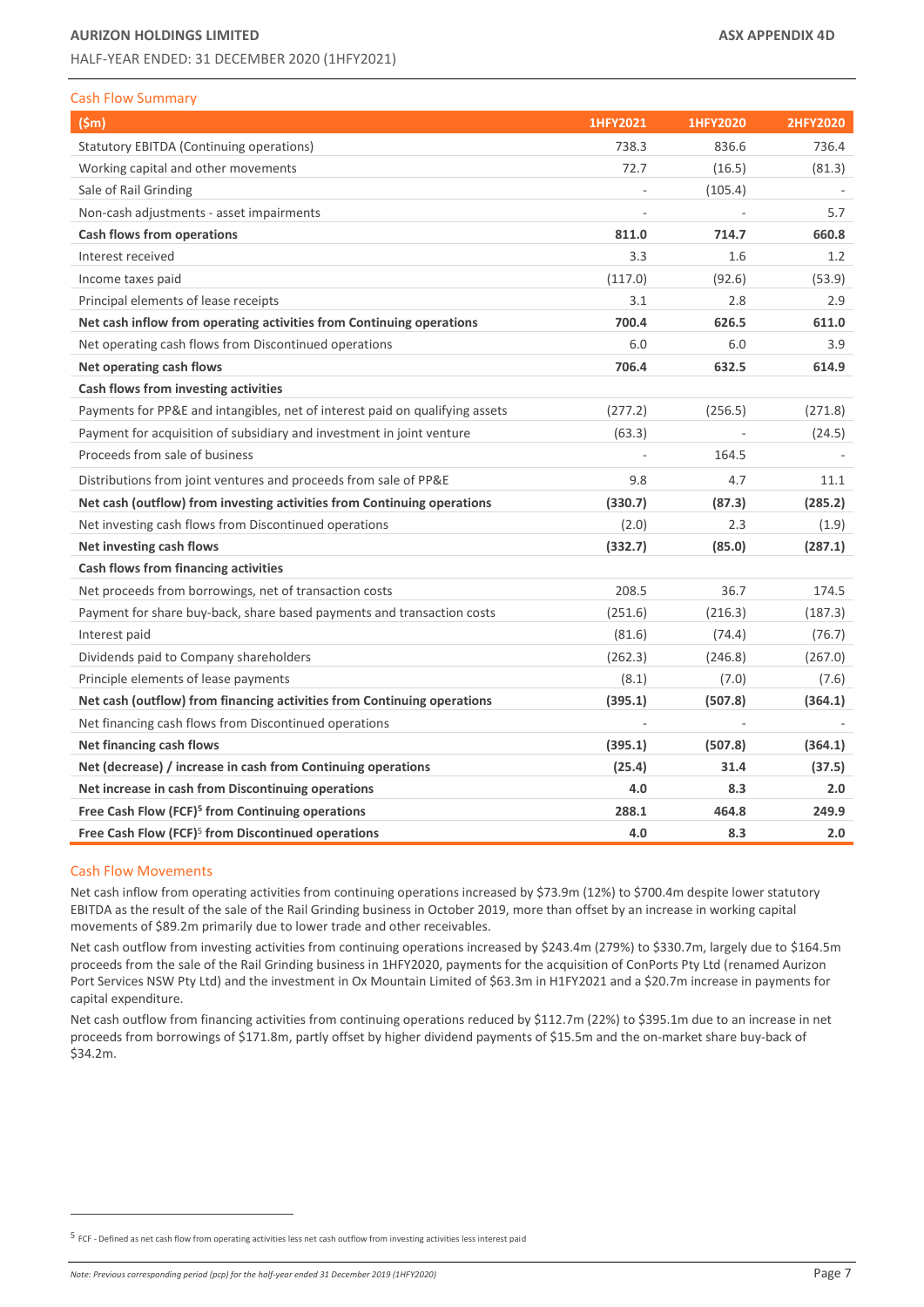# Funding

The Group continues to be committed to diversifying its debt investor base and increasing average debt tenor.

During 1HFY2021, Aurizon Network:

- › Issued a 10-year, \$500.0m AMTN in September 2020, with a coupon of 2.9% per annum. Proceeds were used to repay an AMTN maturing in October 2020.
- › Cancelled \$50.0m from the existing \$850.0m bank debt bilateral facility maturing in June 2023.

During 1HFY2021, Aurizon Operations:

› Added \$175.0m bank debt to the existing \$450.0m bilateral facility maturing in 2023 and 2025.

In respect of 1HFY2021:

- › Weighted average debt maturity tenor was 4.5 years. This was higher than 1HFY2020 (4.0 years) due mostly to replacing the existing AMTN maturing in October 2020 with the new 10-year AMTN noted above
- › Group interest cost on drawn debt was 4.3% (1HFY2020 4.5%)
- › Available liquidity (undrawn facilities plus cash) at 31 December 2020 was \$1,033.2m
- › Group gearing (net debt / (net debt + equity)) as at 31 December 2020 was 47.8% (1HFY2020 42.0%)
- › Network gearing (net debt / RAB (excluding Access Facilitation Deeds)) as at 31 December 2020 was 61.3% (1HFY2020 58.1%)
- › Operations gearing (net debt / (net debt + equity)) as at 31 December 2020 was 14.3% (1HFY2020 5.8%)
- › Aurizon Operations' and Aurizon Network's credit ratings have each been maintained at BBB+/Baa1.

#### Dividend

The Board has declared an interim dividend for FY2021 of 14.4cps (70% franked) based on a payout ratio of 100% in respect of underlying NPAT for continuing operations.

The relevant final dividend dates are:

- › 1 March 2021 ex-dividend date
- › 2 March 2021 record date
- › 31 March 2021 payment date

#### Share buy-back

On 10 August 2020, Aurizon announced its intention to undertake an on-market share buy-back of up to \$300m during FY2021. During 1HFY2021, 60,022,650 shares at a total consideration of \$247.1m were bought back and subsequently cancelled.

#### Tax

Income tax expense for continuing operations for 1HFY2021 was \$113.9m and income tax expense for the Group for 1HYFY2021 was \$115.8m. The Group effective tax rate for 1HFY2021 was 29.8%. The Group cash tax rate for 1HFY2021 was 21.5%, which is less than 30% primarily due to accelerated fixed asset related adjustments.

The underlying effective tax rate for FY2021 is expected to be in the range of 29-31% and the underlying cash tax rate is expected to be less than 25% for the short to medium term.

Aurizon publishes additional tax information in accordance with the voluntary Tax Transparency Code in its Sustainability Report. See the Sustainability section of the Aurizon website for further detail.

#### Discontinued Operations

On 14 August 2017 Aurizon announced the intention to exit the Intermodal business through a combination of closure and sale.

Aurizon signed a binding agreement with Pacific National on 28 July 2017 to sell its Acacia Ridge Intermodal Terminal for \$205.0m, of which a \$35.0m non-refundable amount was received in advance. The transaction was subject to approval by the Australian Competition & Consumer Commission (ACCC) and Foreign Investment Review Board. The ACCC refused to approve the transaction and commenced proceedings against Pacific National and Aurizon. Both the Federal Court and the Full Federal Court (on appeal) found that the transaction would not contravene section 50 of the Commonwealth's *Competition and Consumer Act (2010)*. The ACCC sought special leave to appeal to the High Court of Australia.

On 8 December 2020, the High Court of Australia refused to grant special leave, therefore confirming that the transaction would not contravene section 50 and can proceed. The Foreign Investment Review Board approved the transaction on 2 February 2021. The sale is expected to complete on 26 March 2021 with remaining proceeds of \$170.0m to be received.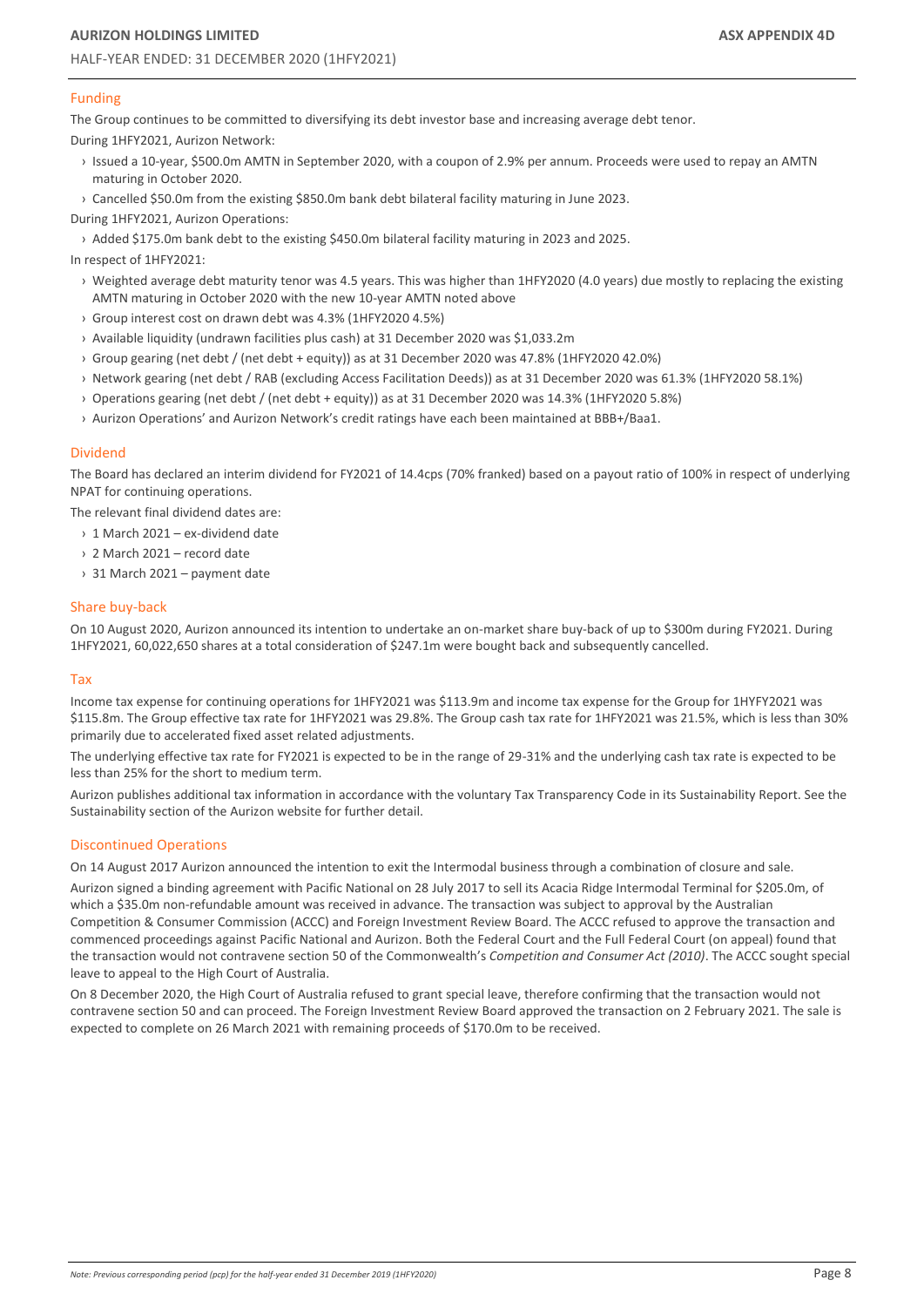# <span id="page-8-0"></span>**BUSINESS UNIT REVIEW**

# <span id="page-8-1"></span>Coal

Aurizon's Coal business provides a critical supply chain link for Australia's coal producers. The coal transport operation connects mines in the Newlands, Goonyella, Blackwater, Moura and West Moreton systems in Queensland and the Hunter Valley and Illawarra coal systems in New South Wales with domestic customers and coal export terminals.

# **Financial Summary**

| (Sm)                          | 1HFY2021 | 1HFY2020 | <b>Variance</b> | <b>2HFY2020</b> |
|-------------------------------|----------|----------|-----------------|-----------------|
| Revenue                       |          |          |                 |                 |
| Above Rail                    | 584.3    | 628.5    | (7%)            | 631.8           |
| <b>Track Access</b>           | 230.0    | 258.9    | (11%)           | 253.9           |
| Other                         | 1.1      | 1.2      | (8%)            | 1.0             |
| <b>Total revenue</b>          | 815.4    | 888.6    | (8%)            | 886.7           |
| Operating costs               | (541.3)  | (581.6)  | 7%              | (577.3)         |
| <b>EBITDA</b>                 | 274.1    | 307.0    | (11%)           | 309.4           |
| Depreciation and amortisation | (103.2)  | (101.2)  | (2%)            | (104.6)         |
| <b>EBIT</b>                   | 170.9    | 205.8    | (17%)           | 204.8           |

# **Metrics**

<span id="page-8-2"></span>

|                                                                         | 1HFY2021 | 1HFY2020 | <b>Variance</b> | <b>2HFY2020</b> |
|-------------------------------------------------------------------------|----------|----------|-----------------|-----------------|
| Total tonnes hauled (m)                                                 | 101.8    | 106.3    | (4%)            | 107.6           |
| CQCN                                                                    | 71.2     | 74.3     | (4%)            | 75.8            |
| NSW & SEQ                                                               | 30.6     | 32.0     | (4%)            | 31.8            |
| Contract utilisation                                                    | 82%      | 86%      | $(4$ ppt $)$    | 87%             |
| Total NTK (bn)                                                          | 23.7     | 24.8     | (4%)            | 25.2            |
| CQCN                                                                    | 17.8     | 18.7     | (5%)            | 19.1            |
| NSW & SEQ                                                               | 5.9      | 6.1      | (3%)            | 6.1             |
| Average haul length (km)                                                | 233      | 233      |                 | 234             |
| Total revenue / NTK (\$/'000 NTK)                                       | 34.4     | 35.8     | (4%)            | 35.2            |
| Above Rail Revenue / NTK (\$/'000 NTK)                                  | 24.7     | 25.3     | (2%)            | 25.1            |
| Operating Ratio (%)                                                     | 79.0%    | 76.8%    | $(2.2$ ppt $)$  | 76.9%           |
| Opex / NTK (\$/'000 NTK)                                                | 27.2     | 27.5     | 1%              | 27.1            |
| Opex / NTK (excluding access costs) (\$/'000 NTK)                       | 17.5     | 17.2     | (2%)            | 17.1            |
| Locomotive productivity ('000 NTK / Active locomotive day) <sup>6</sup> | 387.9    | 397.1    | (3%)            | 414.0           |
| Active locomotives (as at 31 December)                                  | 331      | 336      | (1%)            | 332             |
| Wagon productivity ('000 NTK / Active wagon day) <sup>6</sup>           | 14.8     | 15.5     | (5%)            | 15.9            |
| Active wagons (as at 31 December)                                       | 8,707    | 8,570    | 2%              | 8,721           |
| Payload (tonnes)                                                        | 7,862    | 7,588    | 4%              | 7,765           |
| Velocity (km/hr)                                                        | 23.9     | 23.8     |                 | 23.2            |
| Fuel Consumption (I/d GTK)                                              | 2.85     | 2.84     |                 | 2.88            |

*<sup>6</sup> Operational metrics have been restated in prior periods to reflect new reporting which utilises updated data sources and the changes are not material*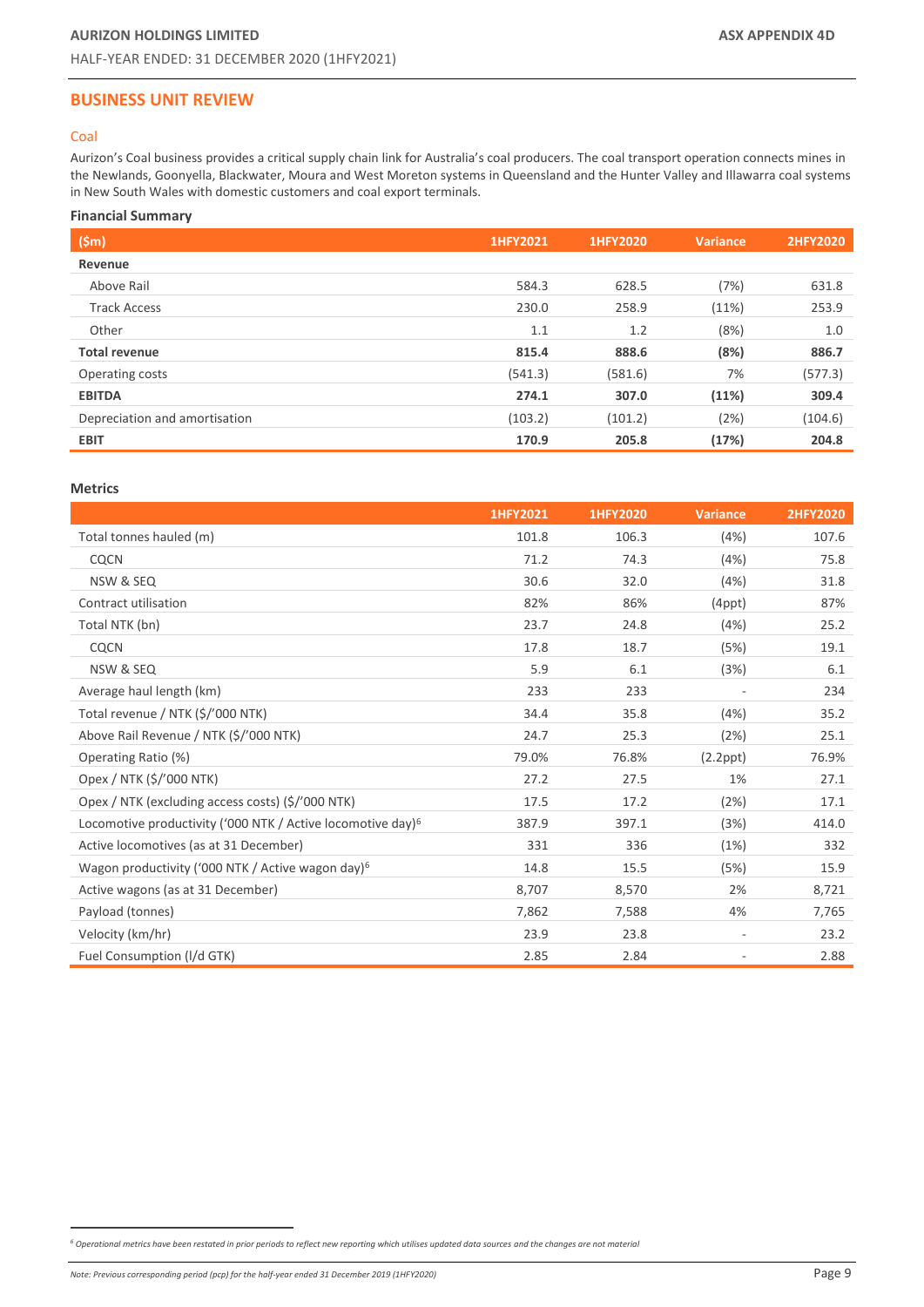## **Coal Performance Overview**

Coal EBIT decreased \$34.9m (17%) to \$170.9m primarily due to lower volumes.

Volumes were 101.8mt (down 4.5mt or 4%) with volumes lower in both the Central Queensland Coal Network (CQCN) and NSW & South East Queensland (SEQ).

- › In CQCN, volumes decreased by 3.1mt (4%) to 71.2mt due to lower end market demand impacted by COVID-19 and a challenging trading environment with China, customer specific maintenance and production issues. This was partly offset by increased railings for the new Peabody contract and small increases for a number of other mines.
- › In NSW & SEQ, volumes decreased by 1.4mt (4%) to 30.6mt due to the ramp down of the New Acland mine as it approaches end of mine life and customer maintenance activities. This was partly offset by railings from the new BlueScope contract in the Illawarra.

Coal revenue decreased by \$73.2m (8%) to \$815.4m due to the 4.5mt reduction in volumes and lower fuel revenue resulting from a decrease in price. In addition, track access revenue decreased with the lower volumes and some access rights being transferred to end users. Above rail revenue per NTK decreased by 2% due to reduced average rate per tonne, impacted by lower fuel revenue (fuel price impact) and lower revenue quality.

Total operating costs (including depreciation) decreased \$38.3m (6%) to \$644.5m with lower track access costs and fuel costs partly offset by an increase in maintenance and depreciation. The major drivers of these movements are noted below:

- › Track access costs decreased by \$27.9m (11%) due to a reduction in volumes and some access rights being transferred to end users
- › Other operating costs decreased \$12.4m due lower fuel expenses which was partly offset by higher maintenance costs, including increased CQCN fleet in addition to CPI labour impacts. Traincrew costs remained broadly flat with lower overtime costs and increased annual leave in response to lower demand and lower FTE offset by CPI impacts
- › Depreciation increased \$2.0m relating to the additional installed fleet and overhauls of existing rollingstock

Operationally, key productivity metrics showed some deterioration in line with lower volumes and NTKs. However, average payloads have increased as a result of successful efficiency initiatives, including increasing consist lengths in the Hunter Valley and SEQ and implementing improved driver methodologies.

#### **Market update**

Australia exported 183mt of coal in 1HFY2021, down 10% against the prior year. Heavily impacted in the first half of the 2020 calendar year due to COVID-related disruptions, steel production recovered during the remainder of 2020 with production returning to pre-COVID levels as economic activity resumed in major export nations. Although a curtailment of aggregate coal import volume for China was projected in the second half of the calendar year, the prioritisation of non-Australian coal has provided a more challenging trade environment during the half.

Australia exported 86mt of metallurgical coal in 1HFY2021, down 6% against the prior year. India was Australia's largest metallurgical coal export market with export volume of 27mt (32% share), followed by Japan at 16mt (19% share) and China at 12mt (14% share). In the 2020 calendar year, China achieved record crude steel production of 1.05bt (+6% compared to the prior year), whilst steel production in India and Japan declined -11% and -16% respectively. The average hard coking coal price in 1HFY2021 fell by 26% (compared to the prior year) to US\$112/t. In the 2020 calendar year, metallurgical coal exports from the United States (second largest metallurgical coal export nation behind Australia) decreased 20% against the prior year.

Australia exported 97mt of thermal coal in 1HFY2021, down 12% against the prior year. Japan remained Australia's largest thermal coal export market with export volume of 37mt (38% share), followed by South Korea at 16mt (17% share) and Taiwan at 10mt (11% share). The average Newcastle benchmark thermal coal price in 1HFY2021 fell by 13% (compared to the prior year) to US\$59/t. In the eleven months to November, total coal exports (almost entirely thermal and lignite coal) from Indonesia (largest thermal coal export nation) decreased by 13% against the same period of the prior year.

#### **Contract update**

- › Stanwell unsuccessful in retaining 3.2mtpa domestic contract (ended December 2020)
- › New Hope 5.2mtpa contract for New Acland ends December 2021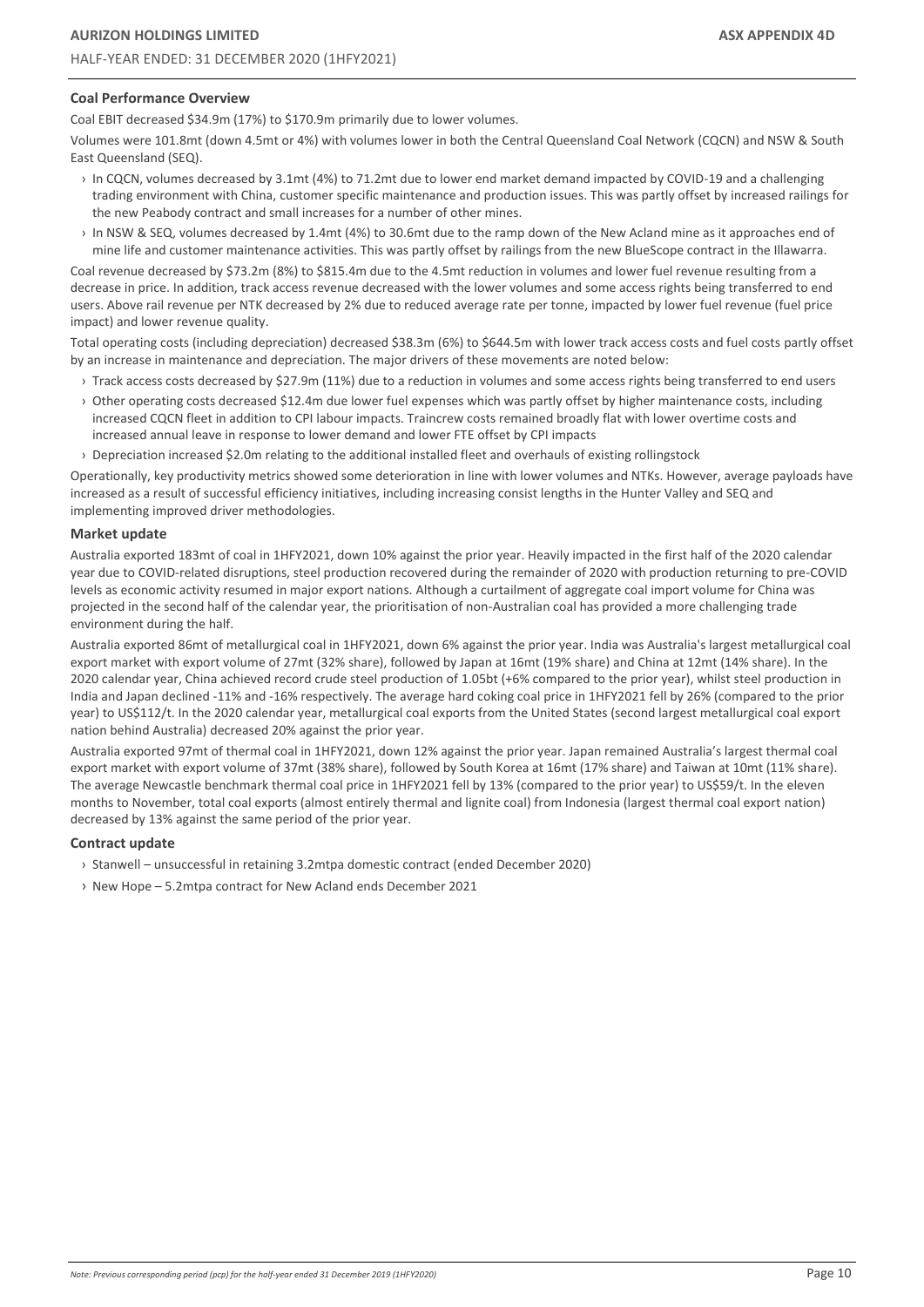#### <span id="page-10-0"></span>Bulk

Aurizon's Bulk business provides integrated supply chain services, including rail and road transportation, port services and material handling for a range of mining, metal, industrial and agricultural customers throughout Queensland, New South Wales and Western Australia.

## **Financial Summary**

| (Sm)                          | 1HFY2021 | 1HFY2020 | <b>Variance</b> | <b>2HFY2020</b> |
|-------------------------------|----------|----------|-----------------|-----------------|
| Revenue                       |          |          |                 |                 |
| <b>Freight Transport</b>      | 310.0    | 284.4    | 9%              | 299.0           |
| Other                         | 11.5     | 12.9     | (11%)           | 12.5            |
| <b>Total revenue</b>          | 321.5    | 297.3    | 8%              | 311.5           |
| Operating costs               | (247.9)  | (244.7)  | (1%)            | (254.0)         |
| <b>EBITDA</b>                 | 73.6     | 52.6     | 40%             | 57.5            |
| Depreciation and amortisation | (13.1)   | (8.9)    | (47%)           | (11.3)          |
| <b>EBIT</b>                   | 60.5     | 43.7     | 38%             | 46.2            |
| Total tonnes hauled (m)       | 26.3     | 23.6     | 11%             | 24.5            |
| Operating Ratio (%)           | 81.2%    | 85.3%    | 4.1ppt          | 85.2%           |

#### **Bulk Performance Overview**

Bulk EBIT increased \$16.8m (38%) to \$60.5m due to new volume growth commencing in 2HFY2020 and ongoing operational efficiencies. Revenue increased \$24.2m (8%) to \$321.5m with:

- › The commencement of the Rio Tinto contract for the operation and maintenance of Rio Tinto's ballast cleaning machine on its Western Australian Pilbara network in February 2020
- › The commencement of the Mineral Resources contract for the lease of rollingstock, provision of mainline crew and Esperance yard operations during 2HFY2020
- › The acquisition of Townsville Bulk Storage and Handling Pty Ltd (renamed Aurizon Port Services Pty Ltd) in March 2020
- › Marginal revenue yield improvement despite lower CPI results
- › Offsetting this was the transition of an access agreement to an end user arrangement (customer directly charged by the rail infrastructure provider) on the Mt Isa corridor during 2HFY2020 and lower average fuel prices compared to the prior period

In Bulk East, volumes increased by 0.1mt driven by stronger volumes on the Mt Isa corridor, offset by lower livestock volumes. In Bulk West, iron ore volumes were up 2.4mt driven by the commencement of Mineral Resources volumes into Esperance in 2HFY2020. Bulk West volumes increased by 0.2mt largely due to higher volumes for various South West customers.

Total costs (including depreciation) increased \$7.4m (3%) largely due to operating costs associated with the new volumes from Rio Tinto and Mineral Resources and the Aurizon Port Services acquisition in March 2020. This was partly offset by ongoing cost benefits from the Bulk turnaround program, lower average fuel prices compared to the prior year and lower access costs due to a customer transitioning to an end user agreement on the Mt Isa corridor during 2HFY2020.

#### **Market update**

Aurizon's Bulk business includes haulage of a range of bulk commodities such as iron ore, bauxite, alumina, base metals, grain and livestock across Western Australia, New South Wales and Queensland. In addition to commodities required to build infrastructure, exposure to growth markets of fertilisers and batteries will unlock future opportunities. In terms of batteries, the global uptake of electric vehicles is expected to drive demand for commodities such as nickel, cobalt, copper and lithium. In the September 2020 quarter, Australian metal ore mining capital expenditure increased by 24% on the prior year to A\$4.5bn, the twelfth consecutive quarter of yearon-year growth for the sector. Iron ore exploration increased by 8% (compared to the prior year) in the September 2020 quarter to A\$111m, copper exploration decreased by 35% to A\$76m and nickel (including cobalt) exploration expenditure decreased by 24% to A\$49m across the same period.

#### **Contract update**

- › Acquired 100% of the issued shares in ConPorts Pty Ltd (renamed Aurizon Port Services NSW Pty Ltd), a shiploading services provider in Newcastle. The acquisition includes long-term leases at the Port of Newcastle with shiploading facilities adjacent to rail lines
- › CBH short-term contract for the haulage of grain into the Port of Geraldton
- › Minerals Resources expansion of services (beyond Esperance) with additional iron ore services into Kwinana
- › BHP Nickel West unsuccessful in recontracting the "Reform" contract. Railings to cease in March 2021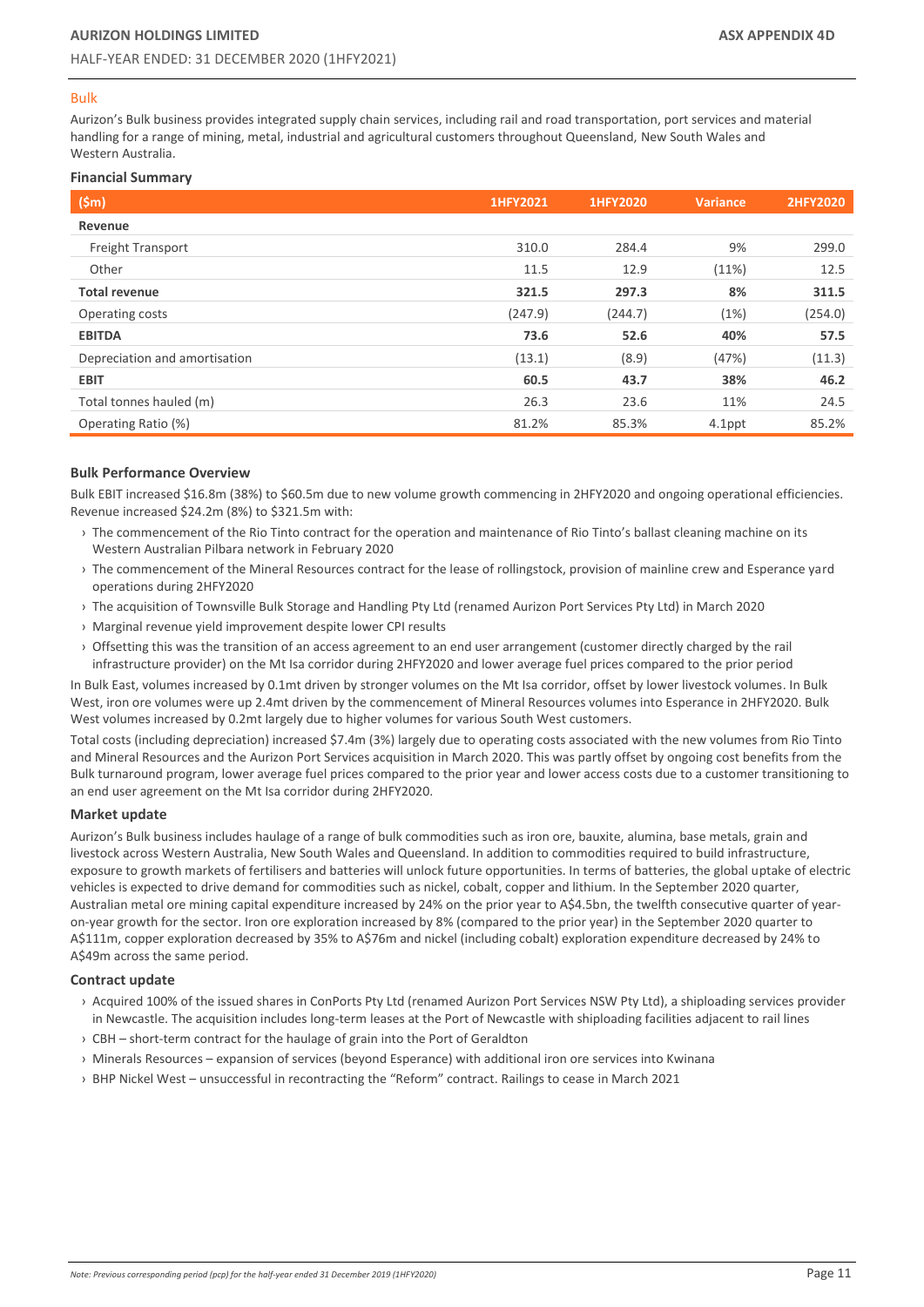#### <span id="page-11-0"></span>Network

Network refers to the business of Aurizon Network Pty Ltd (Network) which operates the 2,670km CQCN. The open access network is the largest coal rail network in Australia and one of the country's most complex, connecting multiple customers from more than 40 mines to five export terminals located at three ports. The CQCN includes four major coal systems (Moura, Blackwater, Goonyella and Newlands) and a connecting link (the Goonyella to Abbot Point Expansion (GAPE)).

# **Financial Summary**

| (Sm)                          | 1HFY2021 | 1HFY2020 | <b>Variance</b>          | <b>2HFY2020</b> |
|-------------------------------|----------|----------|--------------------------|-----------------|
| Revenue                       |          |          |                          |                 |
| <b>Track Access</b>           | 568.6    | 564.7    | 1%                       | 567.0           |
| Services and other            | 24.4     | 31.2     | (22%)                    | 25.6            |
| <b>Total revenue</b>          | 593.0    | 595.9    | $\overline{\phantom{a}}$ | 592.6           |
| Operating costs               | (185.3)  | (201.2)  | 8%                       | (189.2)         |
| <b>EBITDA</b>                 | 407.7    | 394.7    | 3%                       | 403.4           |
| Depreciation and amortisation | (166.4)  | (162.5)  | (2%)                     | (166.8)         |
| <b>EBIT</b>                   | 241.3    | 232.2    | 4%                       | 236.6           |

#### **Metrics**

|                                 | 1HFY2021 | 1HFY2020 | <b>Variance</b> | <b>2HFY2020</b> |
|---------------------------------|----------|----------|-----------------|-----------------|
| Tonnes (m)                      | 103.7    | 116.6    | (11%)           | 110.3           |
| NTK (bn)                        | 26.0     | 29.0     | (10%)           | 27.2            |
| Operating Ratio (%)             | 59.3     | 61.0     | 1.7ppt          | 60.1            |
| Maintenance / NTK (\$/'000 NTK) | 2.3      | 2.2      | (5%)            | 2.4             |
| Opex / NTK (\$/'000 NTK)        | 13.5     | 12.5     | (8%)            | 13.1            |
| Cycle Velocity (km/hr)          | 22.9     | 23.9     | (4%)            | 22.7            |
| System Availability (%)         | 82.9     | 82.2     | 0.7ppt          | 84.5            |
| Average haul length (km)        | 250.7    | 248.3    | 1%              | 247.2           |

#### **Network Performance Overview**

Network EBIT increased \$9.1m (4%) to \$241.3m, with lower revenue of \$2.9m (0.5%) and higher depreciation of \$3.9m (2%) offset by reduced operating costs of \$15.9m (8%).

Total Access Revenue increased \$3.9m (1%) despite an 11% decrease in volumes:

- › Allowable Revenue decreased by \$1.9m and the reduced volumes compared to the regulatory forecast resulted in an under-recovery of \$65.7m in 1HFY2021. This compares to an under-recovery of \$11.0m in 1HFY2020, an increase of \$54.7m.
- › Customer funded infrastructure rebates increased by \$3.7m due to a true-up adjustment in 1HFY2020, partially offset by the impact of lower volumes in the prior year.
- › However, these unfavourable movements were more than offset by:
- › The recognition of Wiggins Island Rail Project (WIRP) Fees of \$54.7m, including \$48.9m of historical fees following the successful Queensland Court of Appeal decision in September 2020. No WIRP Fees were recognised in 1HFY2020;
- › Favourable Revenue Cap movements of \$6.5m relating to FY2018 and FY2019;
- › GAPE Revenue increased \$1.6m due to the inclusion of a Transfer Fee; and
- › Other Access Revenue increased \$1.4m, primarily due to the commencement of billing of the Independent Expert Pass Through Costs. This is offset in expenses.

Other Revenue decreased \$6.8m primarily due to lower external construction works and insurance recoveries.

Operating costs decreased by \$15.9m (8%) from lower external construction costs associated with the lower revenue and reduced electric traction charges. In addition employee costs decreased driven by cost saving initiatives and a doubtful debt provision recognised in the prior corresponding period.

Depreciation increased \$3.9m (2%) due to increased levels of asset renewals and ballast undercutting.

Network's 2019-2020 Regulated Asset Base (RAB) roll-forward is estimated to be \$5.5bn (including all deferred capital but excluding Access Facilitation Deeds of \$0.4bn).

#### **Regulation Update**

Aurizon continues to progress the implementation of UT5 which was approved by the Queensland Competition Authority (QCA) on 19 December 2019. The status of key aspects of UT5 is as follows:

- › The Independent Expert (IE), Coal Network Capacity Co Pty Ltd, has commenced development of the Initial Capacity Assessment Report (ICAR) with the assistance of external consultants. Aurizon Network is engaging with the IE to ensure the ICAR is delivered in a timely manner, and this is currently expected to be delivered in the September 2021 quarter.
- › Whilst the IE continues to progress the ICAR, Network's weighted average cost of capital (WACC) remains at 5.9%.The further increase to 6.3% will be upon the completion of specific milestones by both the IE and Network (Report Date).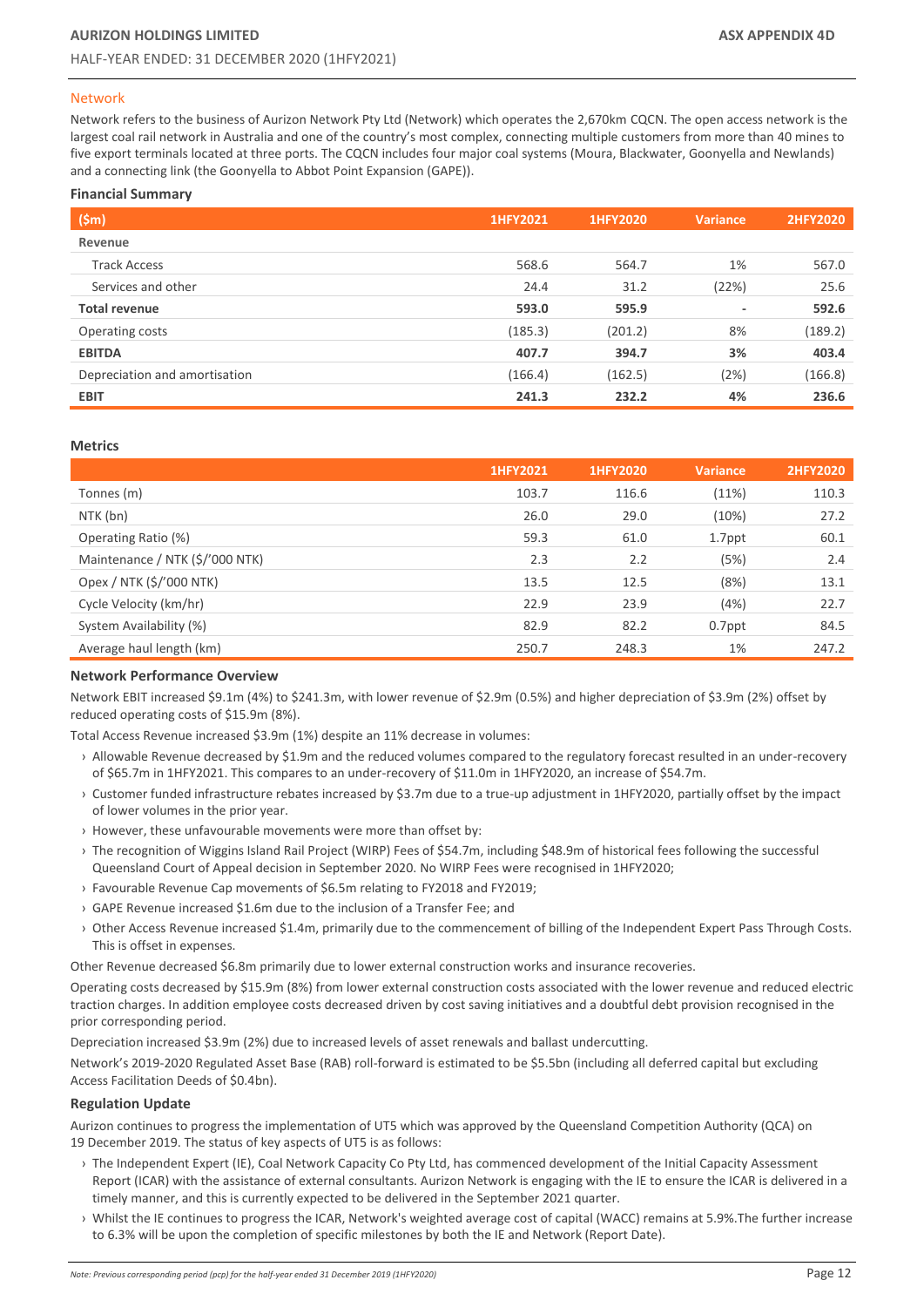- › Current QCA approved reference tariffs continue to assume the 6.3% WACC from 1 March 2020. Future tariffs will be adjusted to reflect the actual Report Date.
- › The Performance Rebate mechanism is not applicable until the Report Date is reached. Transitional arrangements may be in effect depending on the outcomes of the ICAR and any resulting remedial requirements.

Network continues to engage with the Rail Industry Group (RIG) in relation to Maintenance and Renewals Strategies and Budgets ahead of the submission of the FY2022 Annual Review of Reference Tariffs on 28 February 2021.

The QCA approved Network's FY2020 Revenue Adjustment Amount submission on 17 December 2020 confirming a future net recovery from Access Holders of \$3.0m.

## **Operational Update**

Network maintained strong operational performance during 1HFY2021 despite challenges presented by the COVID-19 pandemic.

- › The supply chain was impacted by reduced global demand which resulted in volumes in the CQCN declining by 11% to 103.7mt. Notwithstanding the reduced demand, all time haulage records were achieved in the GAPE system.
- › Total System Availability was 82.9%. As FY2021 utilises a new capacity model, it is noted that the System Availability measure is not directly comparable to prior years.
- › Cancellations due to the Network rail infrastructure decreased from 1.7% to 1.0% including the benefit from improved train scheduling practices aimed at minimising traffic congestion.
- › Cycle velocity declined marginally from 23.9km/h to 22.9km/h.

The RM902, Network's new ballast cleaning machine, remains in the commissioning phase following the identification of some design modification requirements and delays caused by COVID-19 related travel restrictions. It is expected that the machine will be fully operational in Q1FY2022.

#### **Wiggins Island Rail Project (WIRP)**

On 1 September 2020, the Queensland Court of Appeal affirmed the Supreme Court decision in Network's favour and the WIRP customers did not seek leave to appeal that decision. As a result, Network is able to charge customers non-regulatory WIRP fees with effect from March 2016 and commenced billing in November 2020.

The WIRP customers also initiated other disputes under their respective WIRP Deeds, which were the subject of an Expert Determination in February 2019. The Expert's Determination was issued on 4 June 2019 and found that the WIRP Fee should be partially reduced. Aurizon Network lodged proceedings against the WIRP customers in the Supreme Court of Queensland on 18 December 2020 to appeal the Expert's Determination.

#### <span id="page-12-0"></span>**Other**

Other includes the provision of maintenance services to internal and external customers and central costs not allocated such as the Board, Managing Director & CEO, Investor Relations, Strategy and Company Secretariat.

| (Sm)                          | 1HFY2021 | 1HFY2020 | <b>Variance</b> | 2HFY2020 |
|-------------------------------|----------|----------|-----------------|----------|
| <b>Total revenue</b>          | 13.9     | 28.0     | (50%)           | 12.7     |
| Operating costs               | (31.0)   | (51.1)   | 39%             | (46.6)   |
| <b>EBITDA</b>                 | (17.1)   | (23.1)   | 26%             | (33.9)   |
| Depreciation and amortisation | (1.4)    | (3.0)    | 53%             | (0.3)    |
| <b>EBIT</b>                   | (18.5)   | (26.1)   | 29%             | (34.2)   |

#### **Other Performance Overview**

EBIT loss reduced by \$7.6m mainly due to lower redundancy costs (\$8.7m) partially offset by reduced earnings following the sale of the Rail Grinding business which completed in October 2019.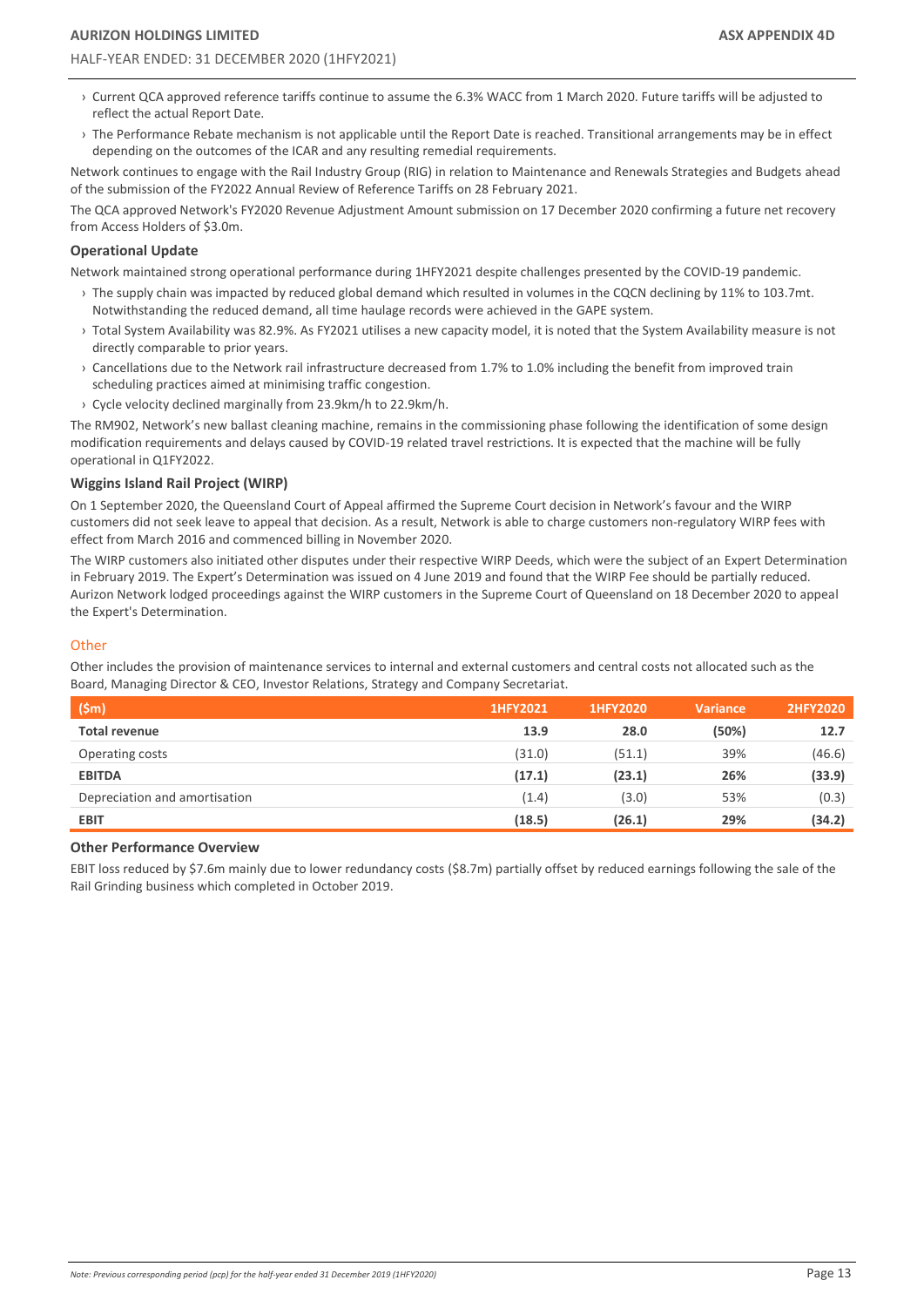# <span id="page-13-0"></span>**OPERATIONAL EFFICIENCY IMPROVEMENT UPDATE**

As part of Aurizon's Strategy In Action, particularly the Optimise and Excel levers, Aurizon continues to focus on operational efficiency to continuously improve its operational performance, asset efficiency and cost competitiveness. Through the Optimise and Excel levers, Aurizon is making targeted investments in technology on the journey to continuous improvement. Outlined below are the major initiatives being pursued in the business.

#### Precision Railroading Operations

Aurizon continues the transformation process to a Precision Scheduled Railway in order to deliver better service to its customers and greater capital productivity to shareholders.

Modern Scheduling uses advanced commercial mathematical software to determine the optimal distribution of trains, and when combined with improved processes designed to work more collaboratively with all operators, enables the delivery of an Integrated Plan that determines the maximum number of train services across each system. In periods of high demand, this approach can result in additional services compared to conventional techniques. In periods of low demand, Modern Scheduling optimises the number of consists deployed in the system to maximise capital productivity while meeting customer demand. Already operating in Newlands, the Modern Scheduling initiative has resulted in an additional 2.35% of planned services compared with the application of conventional scheduling techniques. Implementation of Modern Scheduling across all corridors on the CQCN is expected to be completed in FY2021.

Improved adherence to schedule has been delivered in 1HFY2021 through the implementation of the Disciplined Train Operations initiative in Goonyella and Newlands with the following improvements compared with the FY2019 baseline<sup>7</sup>.

In Goonyella:

- › on time (or early) departure from origin improved from 90% to 98%
- › on time (or early) arrival at mine improved from 55% to 88%; and
- › on time (or early) arrival port improved from 54% to 75%

In Newlands:

- › on time (or early) departure from origin improved from 94% to 98%
- › on time (or early) arrival at mine improved from 63% to 82%; and
- › on time (or early) arrival port improved from 55% to 68%

Disciplined Train Operations is now fully implemented across CQCN.

In addition to Modern Scheduling and Disciplined Train Operations, a number of initiatives are taking place as part of Precision including the reduction of congestion at the Callemondah yard. Most significantly, Aurizon Operations is moving to a block maintenance regime for wagon maintenance and optimised provisioning that will significantly reduce the number of shunting movements required within the yard. With approximately 70% of the fleet converted to "maintenance blocks" to date, this initiative is on track for delivery by the end of February 2021.

Precision is working closely with the Aurizon Coal planning teams and Aurizon Network scheduling teams to identify opportunities to reduce fleet size for the short, medium and long term. By reducing the number of deployed capacity, the capital productivity of the remaining operational consists improves.

## **TrainGuard**

TrainGuard is a platform utilising ETCS (European Train Control System) technology to support driver decision-making, particularly in relation to speed control and signal enforcement. TrainGuard will support safer and more efficient train operations with reduced rail process safety issues and improved train handling. TrainGuard is also a pathway to expanding our driver only operations in Central Queensland. Operational demonstration of TrainGuard was completed as planned in FY2020. Following this, the business decision to proceed with deployment of TrainGuard across Blackwater and Goonyella has been communicated to stakeholders. Preparations continue for TrainGuard's deployment on the Blackwater mainline (Callemondah to Bluff) which is now scheduled for 2HFY2022.

#### Asset Maintenance

A project plan and multi-year project has been established and a dedicated project team stood up to work in close collaboration with the business stakeholders.

The program of work is broken down into five distinct but complementary work streams:

- › Governance and Management
- › Maintenance Program
- › Supply Chain and Vendor Management
- › Planning Processes
- › Shop floor and work procedures

All workstreams are being advanced in parallel with initial work standardisation, depot efficiency and supply chain processes indicating positive early results to solidify our maintenance capability. Preparation work to transform the maintenance program and move towards condition based and predictive maintenance is underway with a rollout from FY2021. The outcome of the program will ensure the optimal amount of the right maintenance, completed on time. Benefits include: reduction in the maintenance cost base, enhanced turnaround time in depots and increased fleet reliability, availability and optimising the investment in the rollingstock assets. The program is complimentary to Project Precision and will leverage from other technology investments to maximise benefits and performance.

*<sup>7</sup> Baseline is the prior financial year (FY2020), excluding closures*

*Note: Previous corresponding period (pcp) for the half-year ended 31 December 2019 (1HFY2020)* Page 14 and the straining period (pcp) for the half-year ended 31 December 2019 (1HFY2020)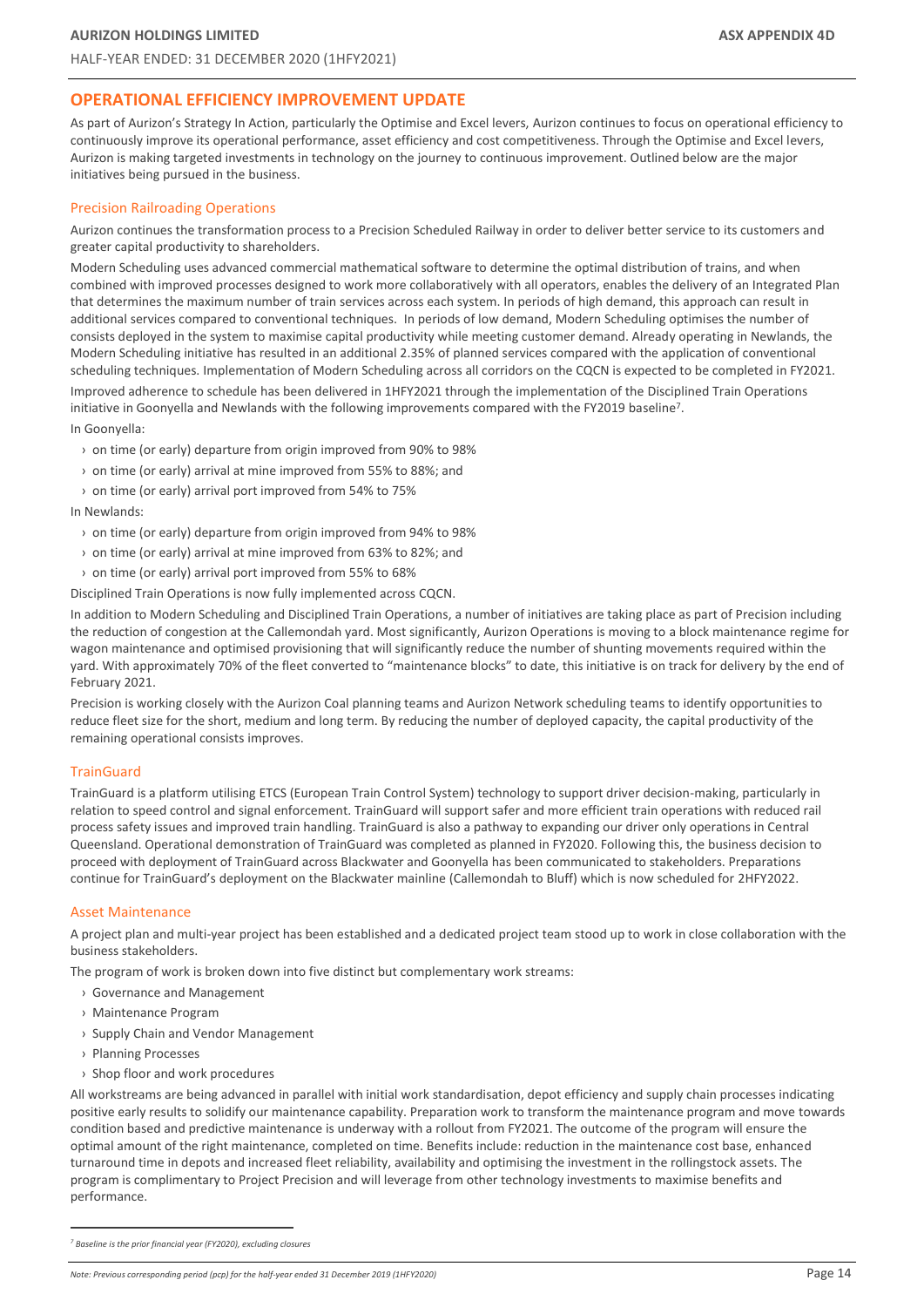## **TrainHealth**

TrainHealth provides Aurizon with capability to monitor performance of locomotives and train handling/utilisation in real time. This initiative enables access to real time asset data that is being used to inform the health of the locomotive, enhance asset reliability and maintenance decisions for the fleet, in addition to providing greater visibility on driver variability and support business decisions for ontime running. With installation completed for 97% of the CQCN Siemens electric locomotive fleet, installation across the CQCN Diesel fleet is expected to take place in calendar year 2021.

# <span id="page-14-0"></span>**ADDITIONAL INFORMATION**

#### Senior Management Changes

Tina Thomas, Group Executive Corporate, retired from her role in October 2020, with the role not being replaced.

#### Risk

Aurizon promotes a risk-aware culture with an emphasis on frontline accountability for effective risk management. Aurizon's thinking is heavily informed by risk, from the framing of strategy through to informing decision-making. The Board approved Enterprise Risk Management Framework and Appetite, encompass consideration not only of risks related to operational, legal, financial, safety, health and environment but also strategy execution, climate change, reputational and culture and conduct-related risks, ensuring that Aurizon continues to consider and develop strategies to manage the full scope of risks faced by our business.

Risk reporting provided both to our Board and supporting Committees, facilitates the early identification and proactive management of emerging risks where the impacts and opportunities are continually evolving. Risk management procedures and templates deployed throughout the business, further integrate the assessment of safety and non-safety risks as well as supporting a consistent approach to the management of risks in a manner which is not only comprehensive but also simple and user friendly.

Risks to the delivery of strategy have been categorised into the three strategic levers of Optimise, Excel and Extend.

#### **Optimise Strategic Lever**

#### **Delivery of Optimise Initiatives**

Aurizon maintains a pipeline of business optimisation and efficiency initiatives that are expected to deliver a cost effective and customer aligned model. Failure to be the lowest cost or highest service provider may occur due to a lack of definition in the target state or unsuccessful implementation of the associated action plans. Impacts of non-delivery include non-achievement of budget, failure to maximise volumes within customer contracts and sub-optimal return on capital employed.

#### **Operational Agility**

A lack of operational agility would result in Aurizon's inability to flex operations and support an alignment between costs and revenue. If operational agility is not achieved, it may result in missed revenue during market upturns due to a lag in accessing the required resources, or static costs during downturns eroding financial performance.

#### **Business Interruption**

Aurizon may experience business interruption and consequential financial impact from a range of circumstances including, but not limited to:

- › Road Vehicle Incident leading to death or injury to our people from operating road vehicles;
- › Major Process Safety Incident leading to death or injury to our people, significant operational disruption or loss of license to operate;
- › Illegal protest activity safety risks to employees and other individuals, including protesters themselves, in circumstances where protesters illegally enter the rail corridor and danger zone to conduct blockades;
- › Cyber security incidents arising from external penetration of Aurizon's corporate and operational systems;
- › Technology incidents arising from failure of technical infrastructure impacting technology-dependent systems and operations; and
- › Adverse weather events resulting in impact to Aurizon's operations, assets or customers.

#### **Pandemic – COVID-19**

The global Coronavirus pandemic exposes Aurizon to two primary risks:

- › Reduced demand as a result of export markets requiring less of the commodities we haul, which would reduce Aurizon's profitability.
- › Service delivery disruptions due to employee health issues limiting our ability to provide services to customers. This risk also extends to other supply chain participants such as mines and ports, and their ability to provide continuity of service.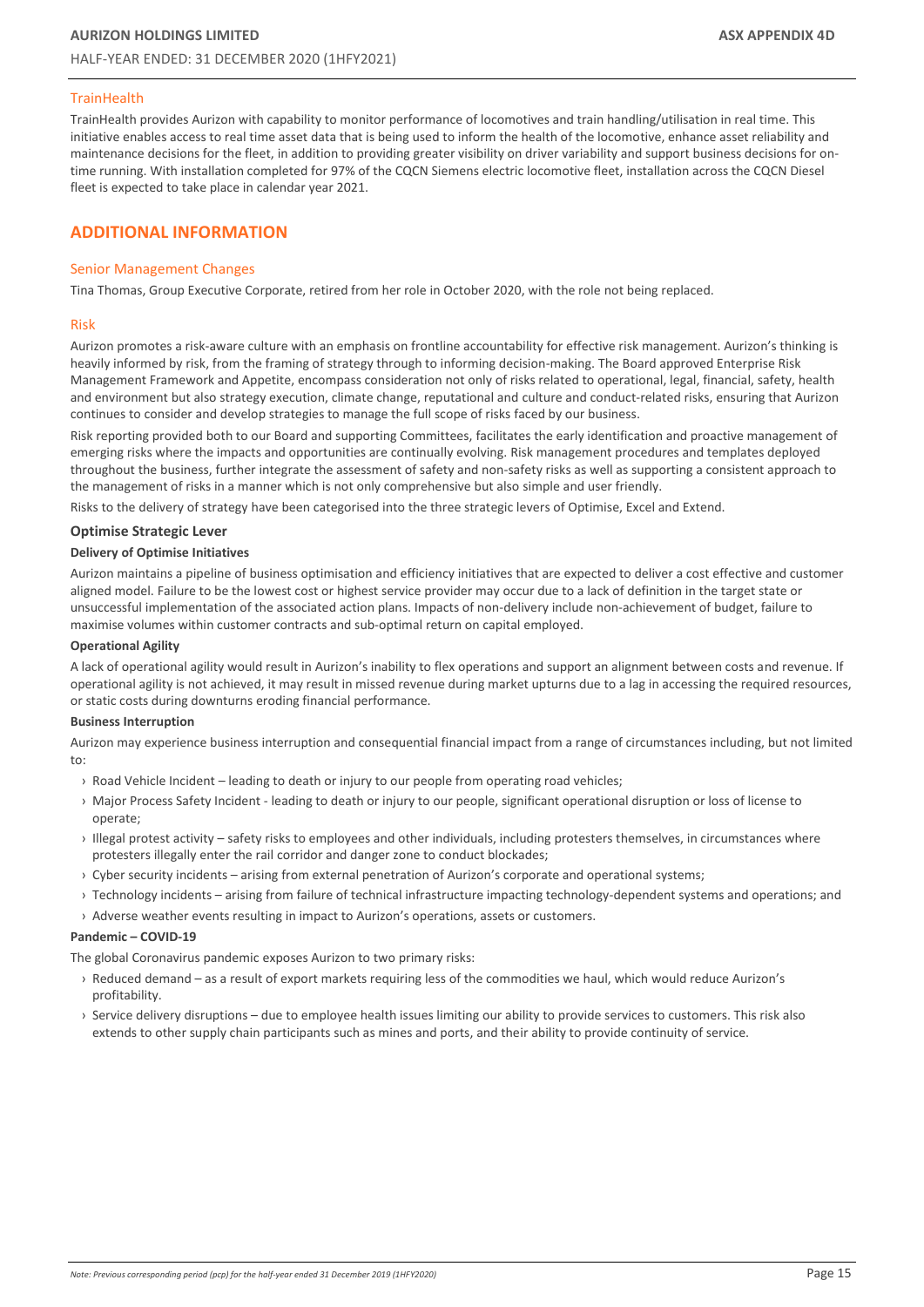#### **Excel Strategic Lever**

#### **Competition in Current Markets**

Aurizon may face competition from parties willing to compete at reduced margins and/or accept lower returns and greater risk positions than Aurizon. This may potentially negatively impact Aurizon's competitiveness. Most of Aurizon's significant customer contracts are secured on long‐dated terms, however failure to win or retain customer contracts at acceptable rates will be a risk to future financial performance. Increased competition may be experienced as a result of new entrants into Aurizon's core markets in both above and below rail and includes existing customers in-sourcing Aurizon's services. Competitors may also deploy technology or innovation more rapidly than Aurizon.

#### **General Regulatory Risk**

Aurizon's operations and financial performance are subject to legislative and regulatory oversight. Unfavourable changes may be experienced with respect to access regimes, safety accreditation, taxation, carbon reduction, environmental and industrial (including occupational health and safety) regulation, government policy, and approval processes. Implementation of these changes may have a material adverse impact on project investment, Aurizon's profitability and business in general, as well as Aurizon's customers.

Delays in the implementation of the UT5 obligation to publish an Initial Capacity Assessment Report will result in an adverse financial outcome.

Aurizon is also exposed to the risk of material regulatory breaches resulting in the loss of operating licences and financial penalties. In the event of a loss of licence, critical business operations may not be supplied to customers, impacting profitability and reputation.

#### **Counterparty Risk**

Aurizon's earnings are concentrated in commodity markets across a relatively small number of customers and may be impacted by deterioration in counterparty credit quality, mine sale to a lower tier party, mine profitability, contract renewals, supply chain disruptions and/or macro‐industry issues.

#### **General Economic Conditions**

Aurizon develops its own position regarding future coal demand through our Strategy in Uncertainty framework which includes scenario analysis. This process considers both short-term impacts and risks that emerge over the medium to long term, where timing and magnitude are less certain. In developing our own scenario analysis, Aurizon assesses global seaborne demand for metallurgical coal and thermal coal, driven primarily by steel production and energy generation respectively. Based on this addressable market, Australian supply is assessed considering the risks and opportunities for both current and future coal production. Given our customers' exposure (almost entirely) to export markets, trade, net zero emission strategies and geopolitical risk may impact demand for Aurizon services.

#### **Geopolitical Risk**

Recent geopolitical developments, particularly in relation to Australia's trade relationship with China, have the potential to impact Australian coal exports to China. Prolonged uncertainty as to when Australian coal exports to China will resume will likely result in adverse financial impacts if volumes cannot be reallocated to other markets.

#### **Extend Strategic Lever**

#### **Climate Change Risk**

Aurizon acknowledges that climate change is affecting a wide range of industries around the world, resulting in financial implications. Transition risks, related to energy policy, regulation, technology and market shifts (that are necessary to achieve the transition to a lowcarbon economy) will affect the demand for the commodities that Aurizon hauls. Physical risks related to extreme weather events will also continue to affect Aurizon through supply chain disruptions.

Transition Risks

- › Demand for thermal coal is subject to energy policy and fuel-mix decisions driven by energy costs, energy security, and regulation of greenhouse gas (GHG) emissions (including carbon pricing).
- › Demand for metallurgical coal is subject to factors such as economic development, steel-intensive growth, method of steel production (including emerging lower-carbon processes), import reliance, and regulation of GHG emissions (including carbon pricing).
- › Investor concern over climate-related risks may result in an inability for Aurizon's business, its customers and end users of coal to gain licences, funding or insurance for coal mining, transport, and coal-fired generation and/or steel production capacity.
- › Carbon liability under the Safeguard Mechanism Rule and potential penalties for inappropriate carbon reporting under the *National Greenhouse and Energy Reporting (NGER) Act 2007*.

#### Physical Risks

› Current and future disruption arising from increased severity and/or frequency of extreme weather events (higher temperatures, strong winds, flooding and associated erosion, bushfires and others).

Since 2017, Aurizon has incorporated recommendations from the Financial Stability Board's *Final Report: Recommendation of the Task Force on Climate-related Financial Disclosures* (TCFD), in the Company's annual Sustainability Report. In October 2020, Aurizon published its first Climate Strategy and Action Plan (CSAP), outlining the Company's position on climate change, underpinned by long-term strategies and associated actions to mitigate climate risk and take advantage of climate-related opportunities, including a target of netzero operational emissions by 2050. The CSAP is built on three key pillars: *Manage Risk and Build Resilience*, *Deliver Decarbonisation* and *Create Carbon Abatement Opportunities*. Under the *Manage Risk and Build Resilience* pillar, Aurizon commits to continually assess and enhance climate change considerations in the way the Company manages its business and key assets. Aurizon will achieve this by continuing to assess and enhance its processes for managing climate-related risk and leveraging opportunities, including:

- › Continuing to use scenario analysis to consider transition risks over short, medium and long-term time horizons.
- › Continuing to enhance capability to assess physical risk to key assets and operations.
- › Embedding consideration of climate-related risk into risk frameworks and investment standards.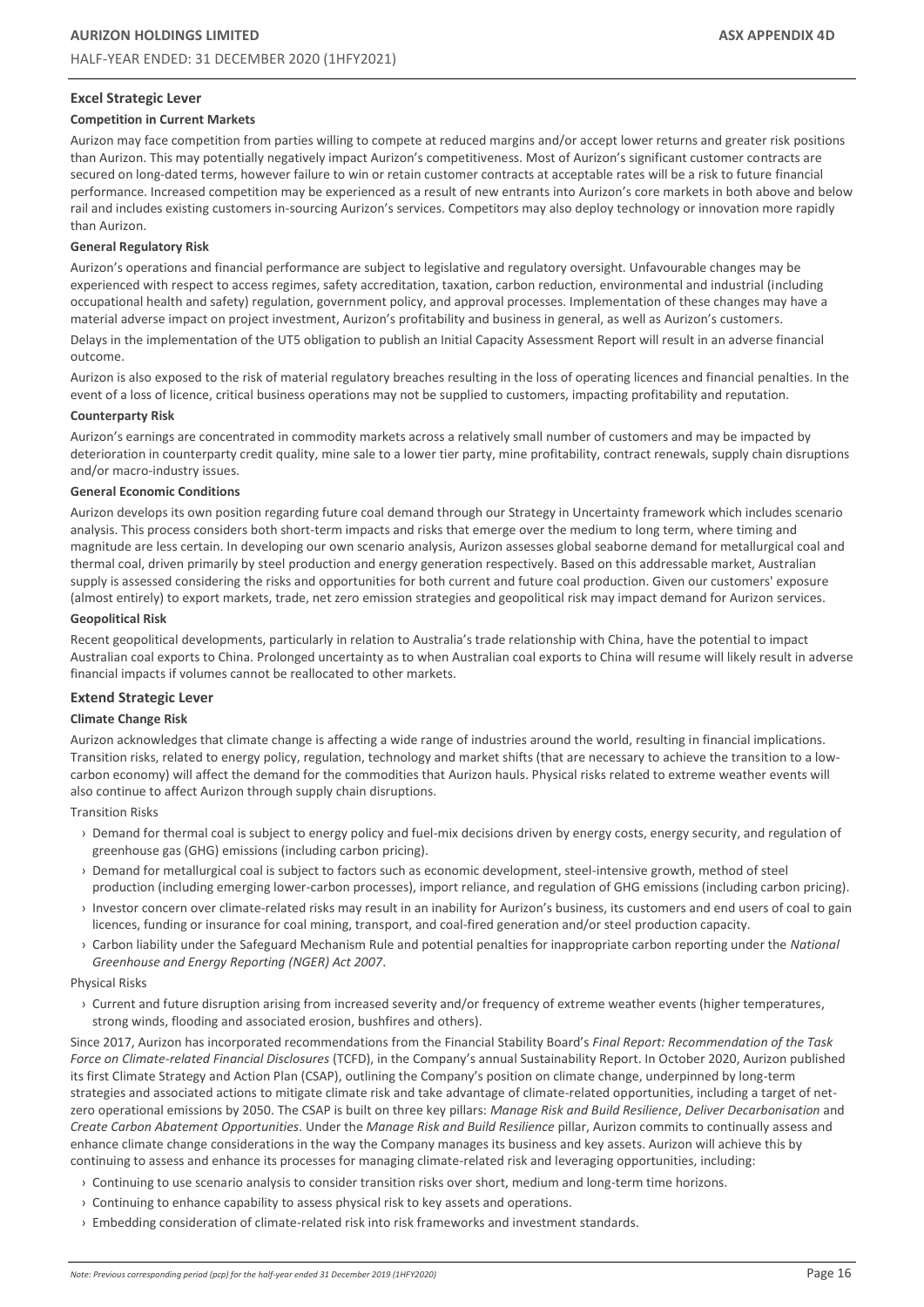Progress towards Aurizon's CSAP initiatives will be made available through the annual Sustainability Report.

#### **Modern Slavery Risk**

Aurizon commits to supporting and respecting the protection of internationally proclaimed human rights, as set out in the Universal Declaration of Human Rights and the Ten Principles of the United Nations Global Compact. This closely aligns with the Aurizon Board's commitment to maintaining a high standard of corporate governance to promote responsible management and conduct within the Company. It is also supported by Aurizon's Values and Code of Conduct, and the Company's firm commitments to safety, lawful and ethical conduct, respect for others, and to responsibly consider the community and environment in decision-making and its operations.

Aurizon understands that modern slavery and human trafficking can occur in many forms. The Company is committed to operating responsibly and ensuring that robust standards and processes are in place to minimise and address modern slavery risks. Aurizon is also committed to providing transparency on its modern slavery risks and how they are being addressed.

In October 2020, Aurizon published its first Modern Slavery Statement, which addresses the Company's obligations contained in the *Modern Slavery Act 2018* (Cth). The purpose of the statement is to:

- › Describe the risk of modern slavery in Aurizon's operations and supply chains.
- › Explain actions taken to address those risks in FY2020.
- › Introduce the Company's continuous improvement framework, against which the effectiveness of its actions will be assessed, and future commitments outlined.

See the Sustainability section of the Aurizon website for further detail.

#### Sustainability

Aurizon keeps stakeholders informed of its corporate governance and financial performance via announcements to the Australian Securities Exchange (ASX) and the Company's website. Investors can access copies of announcements to the ASX, notices of meetings, annual reports, policies, investor presentations, webcasts, and transcripts of those presentations on this site.

In addition to the above disclosures, Aurizon takes a direct approach to reporting Environmental, Social and Governance (ESG) disclosures to stakeholders with the publication of its annual Sustainability Report. This Report is prepared with reference to the Global Reporting Initiative's (GRI) standards to provide investors with comparable information relating to ESG performance. Aurizon strives to ensure that its Sustainability Report reflects significant ESG priorities that may influence strategic decision-making. As such, the Company continuously assesses the material issues that affect its business, stakeholders, and operating environment.

In September 2020, Aurizon maintained a 'Leading' rating for the sixth consecutive year by the Australian Council of Superannuation Investors (ACSI) for Corporate Sustainability Reporting in Australia. Having received this rating for five or more consecutive years, Aurizon has again been considered a 'Leader' by ACSI.

#### Safety

At Aurizon we are committed to protecting ourselves, each other and our communities. We are determined to focus on managing what matters, with a specific focus on identifying and learning from events that have the potential for Serious Injury and Fatality (SIF). During the 1HFY2021, we have continued to embed an operational Critical Control Management (CCM) framework. CCM forms part of our enterprise approach to risk management. Combined with other safety, leadership and technical processes, it ensures we apply an effective and integrated approach.

In FY2021, we have retained two primary safety metrics to measure safety outcomes across the enterprise being Total Recordable Injury Frequency Rate (TRIFR) and Rail Process Safety (RPS).

Rail Process Safety, which measures operational safety including derailments, signals passed at danger and rollingstock collisions improved 4% against the prior year to 4.55. In the first half, RPS events have been predominantly in Yard environments and at interface points. Aurizon continues to progress a number of initiatives, including TrainGuard, TrainHealth and the rollout of next generation virtual reality technology, along with working with our customers on interface improvements, to strengthen RPS.

Half-year TRIFR was 12.38 injuries per million hours worked, which was a 25% deterioration against the prior period. This deterioration has been the result of an increase in low-severity strain and sprain injuries. These injuries are commonly caused by a high number of lower body strains and sprains while walking on uneven surfaces in the rail corridor, and an increase in upper body manual handling strains caused by lifting equipment, setting points, applying handbrakes and accessing/egressing locomotives. Aurizon is committed to a reduction in these types of injuries through undertaking a program using technology to review high risk body stressing tasks, to develop approaches to reduce risk exposure. Lost time injuries continue to show improvements, with a 30% decrease in the frequency of these type of injuries (LTIFR) against the prior period.

#### Environment

Aurizon's vision is to deliver environmental value through effective management of material environmental risks and improved enterprise environmental performance. This vision is driven by proactive and evidence-based management measures covering key environmental issues such as, climate change, rail noise and clean air.

In 1HFY2021 Aurizon implemented additional management measures in NSW aligned to the introduction of Environmental Protection Licences (EPLs) for rollingstock operators. These measures include annual compliance reporting, routine noise testing of locomotives following major engine overhauls, monthly reporting of community complaints, and completion of pollution studies. Aurizon maintains regular dialogue with the NSW Environment Protection Authority (EPA) in relation to EPL implementation and is a member of the NSW industry Rail Noise Reference Group, established to coordinate rail noise-related matters.

In relation to coal dust management, Aurizon continues to work collaboratively with supply chain partners to minimise coal dust emissions associated with Aurizon's coal haulage operations. For further detail in relation to coal dust management and monitoring processes, refer to Aurizon's annual Sustainability Report.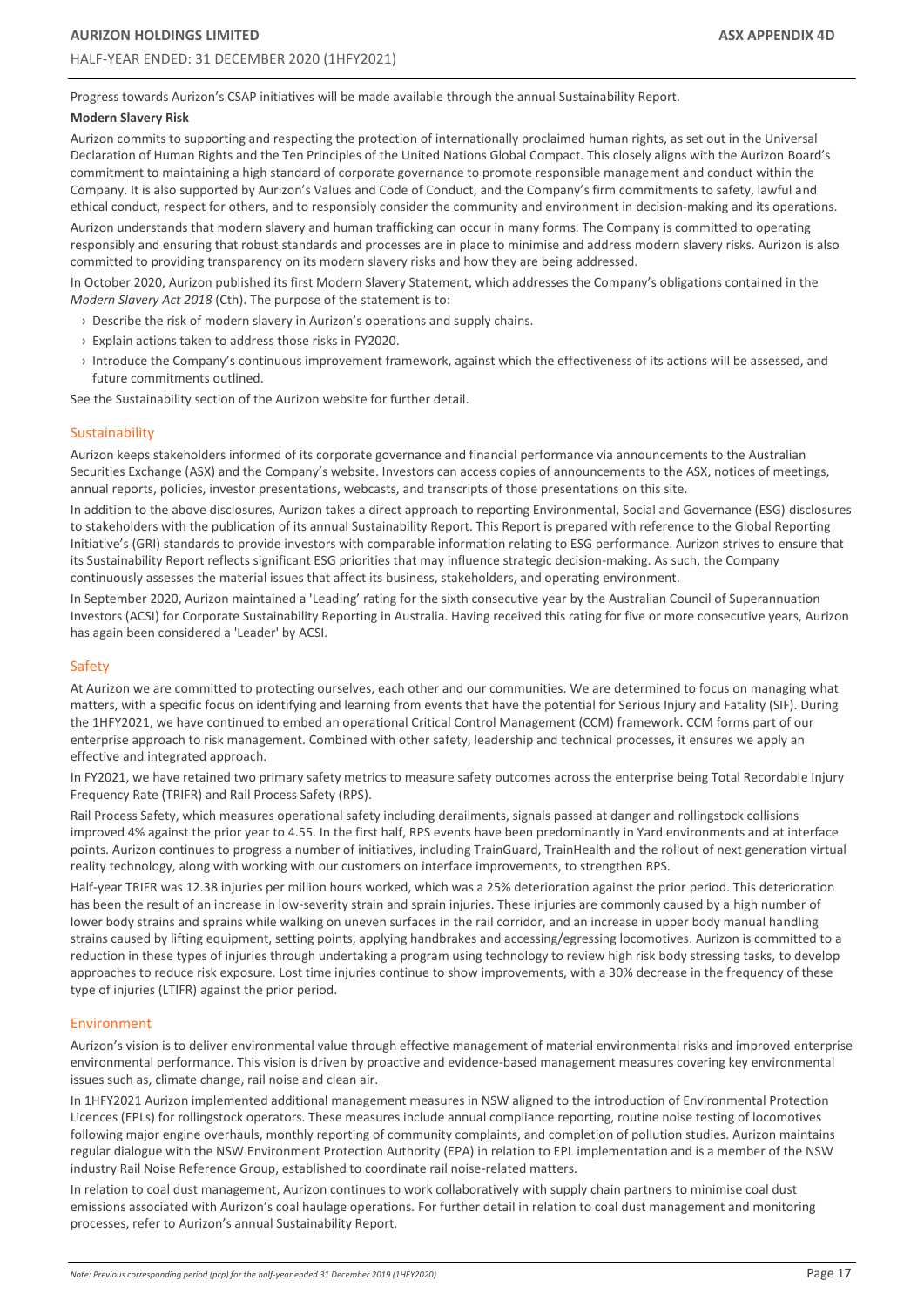As Aurizon Bulk expands its service offering beyond core rail capacity into port services, Aurizon's environmental risk profile has changed. Accordingly, Aurizon's management measures have been adapted to cater for additional activities (such as loading of bulk mineral concentrates) and compliance requirements following extensive due diligence.

In 1HFY2021, Aurizon had one notifiable environmental incident, a fertiliser service derailment on 30 December 2020. Remediation actions have been implemented as required and no ongoing environmental impacts are anticipated.

#### People

At Aurizon we strive for a culture where people live our values (Safety, People, Integrity, Customer and Excellence) and are engaged and enabled to do their best work. During the year we have continued to focus on our people through:

- › Our Safety and Performance Culture program which integrates culture-focused initiatives to prioritise and achieve sustainable cultural change
- › Progressing with our core leadership programs
- › Implementing a new enterprise-wide governance and compliance framework. This framework has delivered clear, simplified and streamlined business guidelines, now available to employees via an online portal

#### Entities over which control was gained or lost during the period

Aurizon Operations Limited acquired 100% of the issued shares in ConPorts Pty Ltd (renamed Aurizon Port Services NSW Pty Ltd), a shiploading services provider in Newcastle, for consideration of \$42.5m on 31 December 2020.

#### Details of associate and joint venture entities

|                                      |                                 | <b>Ownership Interest</b> |              |
|--------------------------------------|---------------------------------|---------------------------|--------------|
| <b>Entity</b>                        | <b>Country of incorporation</b> | 31 Dec. 2020              | 31 Dec. 2019 |
| Investment in associates             |                                 |                           |              |
| Aquila Resources Limited             | Australia                       | 15                        | 15           |
| <b>Joint Ventures</b>                |                                 |                           |              |
| Coal Network Capacity Co Pty Ltd     | Australia                       | 8                         | $\equiv$     |
| Ox Mountain Limited                  | United Kingdom                  | 42                        | ۰            |
| Chun Wo/CRGL                         | Hong Kong                       | 17                        | 17           |
| ARG Risk Management Limited          | <b>Bermuda</b>                  | 50                        | 50           |
| Integrated Logistics Company Pty Ltd | Australia                       | 14                        | 14           |
| ACN 169 052 288                      | Australia                       | 15                        | 15           |

The profit contribution from any one of these associate or joint venture entities is not material to the Group's profit.